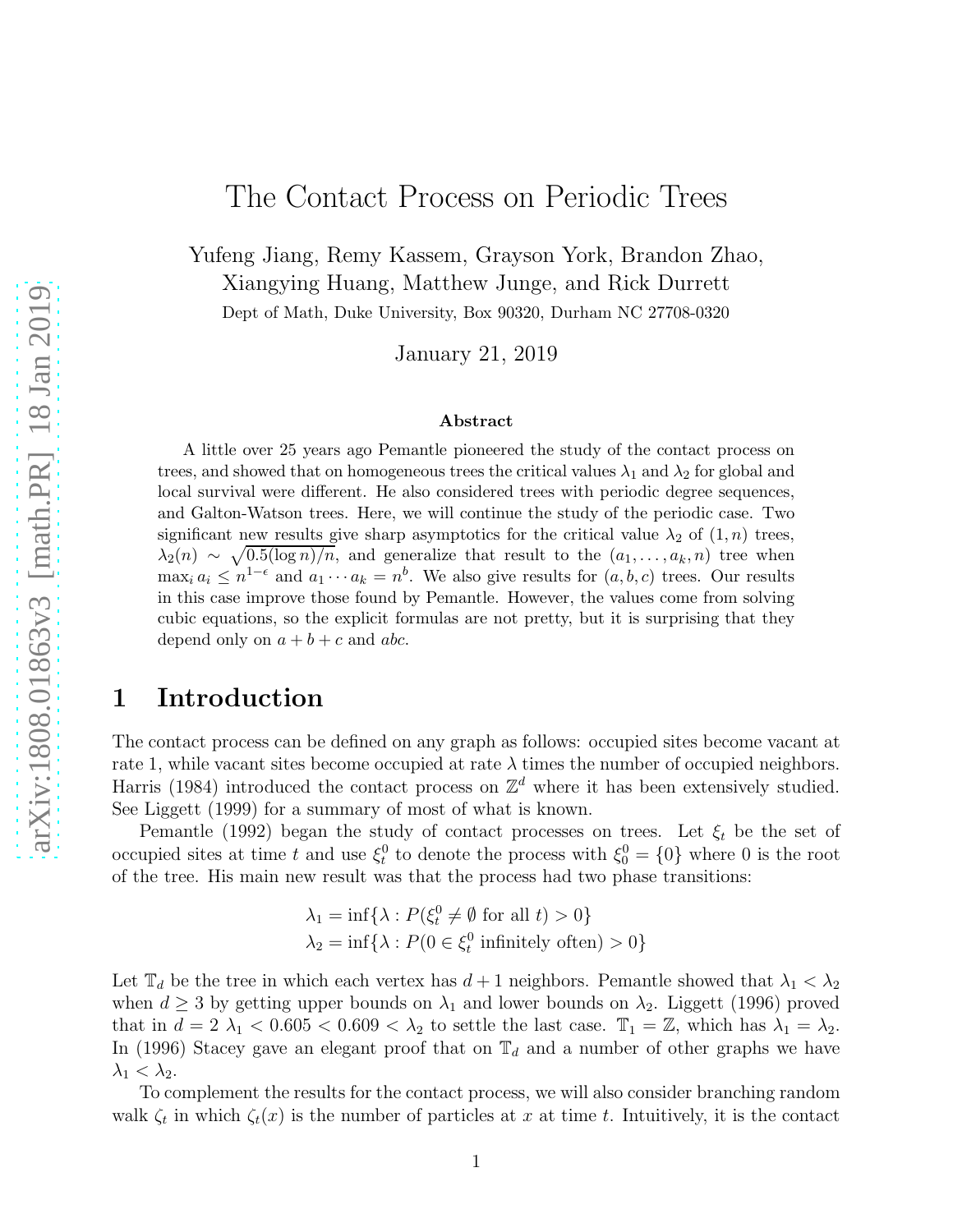process without the restriction of one particle per site. Particles give birth onto neighboring sites at rate  $\lambda$  and die at rate 1. Let  $\lambda_g$  and  $\lambda_\ell$  be the critical values for branching random walk that correspond to  $\lambda_1$  and  $\lambda_2$ . Pemantle and Stacey (2001) considered the contact process and branching random walk on Galton-Watson trees in which each vertex has an independent and identically distributed number of children. They found situations in which  $\lambda_1 = \lambda_2$  or  $\lambda_g = \lambda_{\ell}$ .

Here, we will concentrate on periodic trees. Although simpler than Galton-Watson trees, we are able to prove very detailed results which quantify the observation that the critical value is determined by the largest degree, and have unexpected symmetries in the period three care. To define the class of periodic trees and to study their properties, it is convenient to define a integer valued function  $\ell(x)$  on the tree which we think of as the height of x. The children of x, which we will denote by  $x+$  have  $\ell(x+)=\ell(x)+1$  and its parent, denoted by x−, has value  $\ell(x-) = \ell(x) - 1$ . The degree of x is  $g(\ell(x))$  where g is a periodic function on  $\mathbb Z$ . If the period is two, and the values of g are a and b we call the result the  $(a, b)$  tree.



Figure 1: Picture of the height function  $\ell(x)$ .

#### 1.1 Elementary results

Here the results, with the possible exception of Theorem [3,](#page-2-0) are not new. However, the proofs are short and set the stage for our new results.

<span id="page-1-0"></span>**Theorem 1.** On the  $(a, b)$  tree

$$
\frac{1}{\sqrt{(a+1)(b+1)}} = \lambda_g \le \lambda_1 \le \frac{1}{\sqrt{ab}-1}
$$

As  $a, b \to \infty$  the upper and lower bounds are asymptotic to  $1/\sqrt{ab}$ , which gives the growth rate of the tree of descendants of a fixed vertex. When  $a = 3$  and  $b = 4$  the bounds are

$$
0.2236 = 1/\sqrt{20} = \lambda_g \le \lambda_1 \le 1/(\sqrt{12} - 1) = 0.4058
$$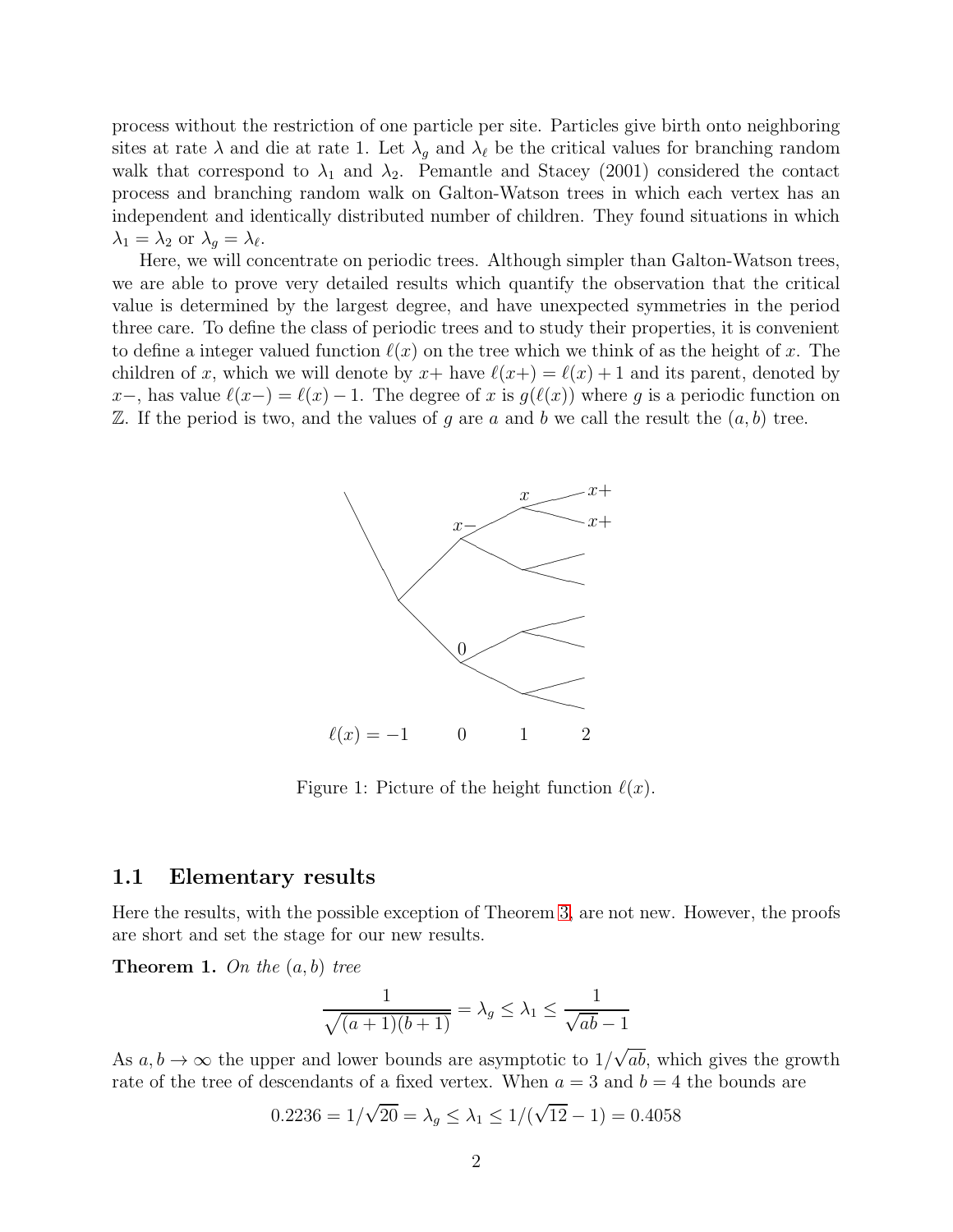To compute  $\lambda_{\ell}$  we begin with a general result. If  $M_0(v, 2n)$  is the number of paths of length  $2n$  that begin and end at v then

$$
M_0(v, 2m) \cdot M_0(v, 2n) \le M_0(v, 2(m+n)) \tag{1}
$$

From this it follows easily that

<span id="page-2-3"></span>Lemma 1. As  $n \to \infty$ 

$$
M_0(v, 2n)^{1/2n} \to \sup_{k \ge 1} M_0(v, 2k)^{1/2k} \equiv M_0
$$

If the graph is connected then the limit is independent of  $v$ .

<span id="page-2-2"></span>Theorem 2. The critical value for local survival of the branching random walk is

$$
\lambda_{\ell}=1/M_0.
$$

This result is Lemma 3.1 in Stacey and Pemantle (2001). To apply this result we have to compute  $M_0$ .

<span id="page-2-0"></span>**Theorem 3.** On the  $(a, b)$  tree

$$
\lambda_{\ell} = \frac{1}{\sqrt{a} + \sqrt{b}}
$$

Note that when  $a = b = d$  this is  $1/2\sqrt{d}$ . When  $a = 3$ ,  $b = 4$  the answer is

$$
1/(\sqrt{3} + \sqrt{4}) = 0.267949.
$$

Since  $\lambda_2 \geq \lambda_\ell$  the next result is an immediate corollary.

<span id="page-2-1"></span>**Theorem 4.** On the  $(a, b)$  tree

$$
\frac{1}{\sqrt{a} + \sqrt{b}} \leq \lambda_2
$$

A little arithmetic shows

$$
\frac{1}{\sqrt{a} + \sqrt{b}} - \frac{1}{\sqrt{ab} - 1} = (\sqrt{a} - 1)(\sqrt{b} - 1) - 2
$$

This allows us to conclude  $\lambda_1 < \lambda_2$  when  $a = b = 6$  or  $a = 5$ ,  $b = 7$ . Fortunately, Stacey's (1996) result allows us to conclude  $\lambda_1 < \lambda_2$  when  $ab > 1$ . See Example 2 on page 1720.

Though we already have one proof of Theorem [4,](#page-2-1) we will give another, because the new proof will extend to trees with period three. To motivate the new proof, we recall the proof of the analogous lower bound  $\lambda_2 > 1/2\sqrt{d}$  for  $\mathbb{T}_d$ . Using the height  $\ell(x)$  introduced earlier, define a weight function

$$
W(\xi_t) = \prod_{x \in \xi_t} \rho^{\ell(x)}
$$

If we take  $\rho = 1/\sqrt{d}$  then when  $\lambda < 1/2\sqrt{d}$  we have  $EW(\xi_t) \le -\epsilon EW(\xi_t)$  for some  $\epsilon > 0$ . From this we see that  $Ew(\xi_t^0) \leq e^{-\epsilon t}$  and the expected number of visits to 0 is finite. To generalize to the  $(a, b)$  tree we show that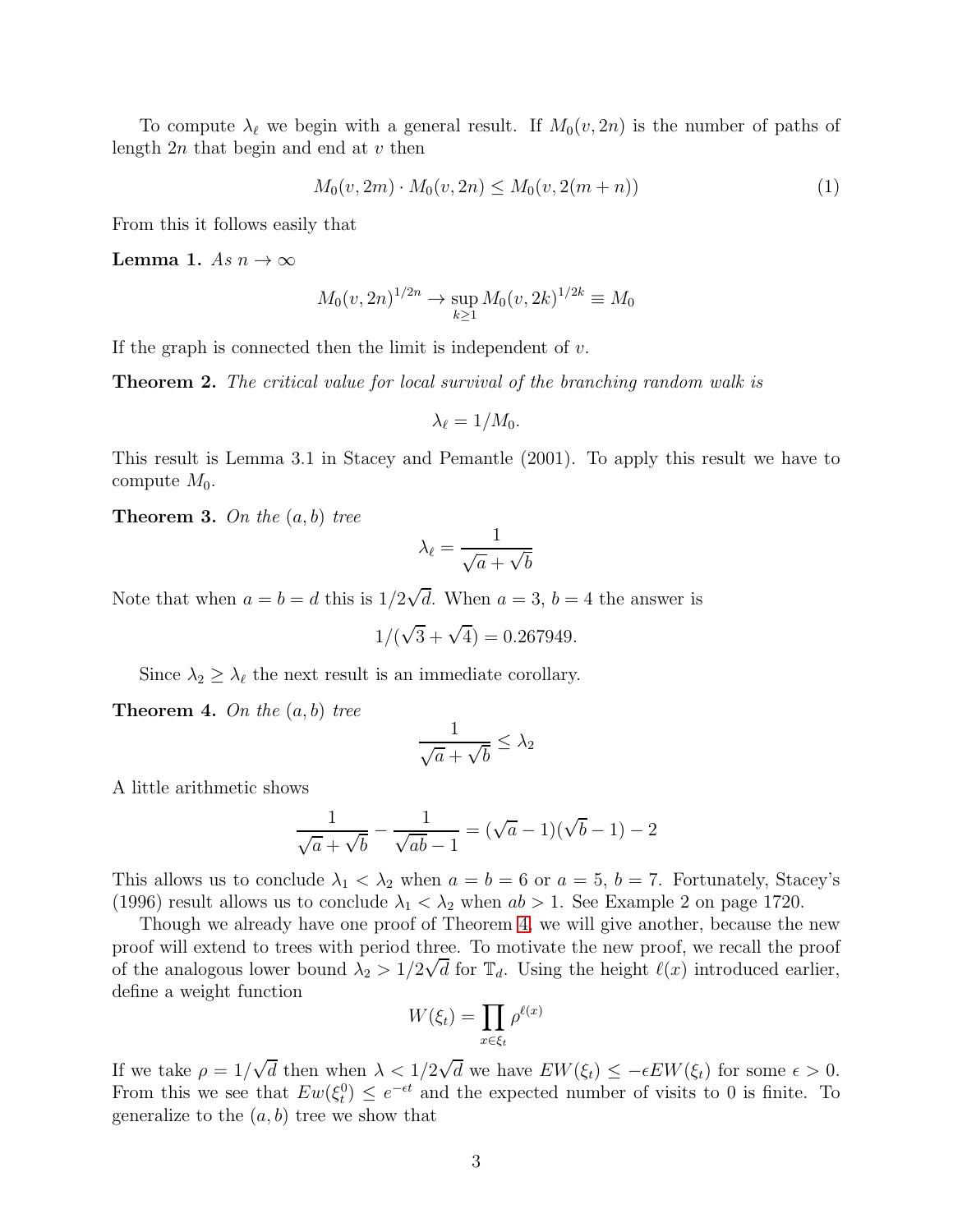<span id="page-3-1"></span>**Lemma 2.** If  $\lambda < 1/(\sqrt{a} + \sqrt{b})$  then we can pick values  $g(a), g(b) > 0$  so that if  $h(x+) =$  $h(x)q(d(x))$  then

$$
\bar{W}(\xi_t) = \prod_{x \in \xi_t} h(x)
$$

is harmonic, i.e.,  $(d/dt)EW(\xi_t)=0$ .

See Section [4.](#page-9-0) After our proof was written we discovered that Pemantle [\[6\]](#page-26-0), see the text above (8) on his page 2103, had a much simpler proof. He set  $g(a) = 1/\sqrt{b}$  and  $g(b) = 1/\sqrt{a}$ and checked that the resulting function was superharmonic when  $\lambda < 1/(\sqrt{a} + \sqrt{b})$ . For more details see the end of our Section [3.](#page-7-0)

### 1.2 New results for  $\lambda_2$

Pemantle also showed, see the text below  $(7)$  on the same page, that for a general period k tree  $\lambda_2 \le C/(a_1 \cdots a_k)^{1/2k}$ . When  $k = 2$  the bound is  $C/(ab)^{1/4}$ . When  $a = b$ .

$$
1/(\sqrt{a} + \sqrt{b}) = 1/2\sqrt{a} \qquad C/(ab)^{1/4} = C/\sqrt{a}
$$

so the bounds differ by a factor of 2. However when  $a = 1$  and  $b = n$ 

$$
1/(\sqrt{a} + \sqrt{b}) = 1/(1 + \sqrt{n}) \qquad C/(ab)^{1/4} = C/n^{1/4} \tag{2}
$$

so they are different orders of magnitude.

To see which bound is closer to the truth, we will investigate this special case.

<span id="page-3-0"></span>**Theorem 5.** On the  $(1, n)$  tree, as  $n \to \infty$  the critical value

$$
\lambda_2 \sim \sqrt{c(\log n)/n} \quad \text{where } c = 1/2.
$$

In contrast Pemantle's best result for the constant degree *n* tree is

$$
\frac{4-\sqrt{8}}{2} \le \liminf_{n \to \infty} \sqrt{n} \lambda_2 \le \limsup_{n \to \infty} \sqrt{n} \lambda_2 \le e
$$

In historical order, the steps in the proof of Theorem [5](#page-3-0) are as follows. We first prove a lower bound on the persistence of the contact process on a star graph. We use the methods in Section 2 in Chatterjee and Durrett (2009) but our new reuslt is asymptotically sharp when  $\sqrt{n}\lambda \to \infty$ . Following that reference, we will refer to vertices of degree *n* as stars. We next obtain lower bounds on the probability of transferring infection from one star to a neighboring star (at distance 2 on the tree), and then compare with 1-dependent oriented percolation on Z to prove an upper bound with  $c = 1 + \epsilon$ . Once this was done we found a remarkably simple upper bound on the survival time of stars that allowed us to prove a lower bound on the critical value with  $c = 1/2 - \epsilon$ . To close the gap between the two bounds, we replaced our comparison with the contact process on  $\mathbb Z$  by one that uses all of the stars on the  $(1, n)$  tree. There are many block constructions that compare with oriented percolation on  $\mathbb{Z}$ , but this is the first that know of where the comparison is with a processon a tree.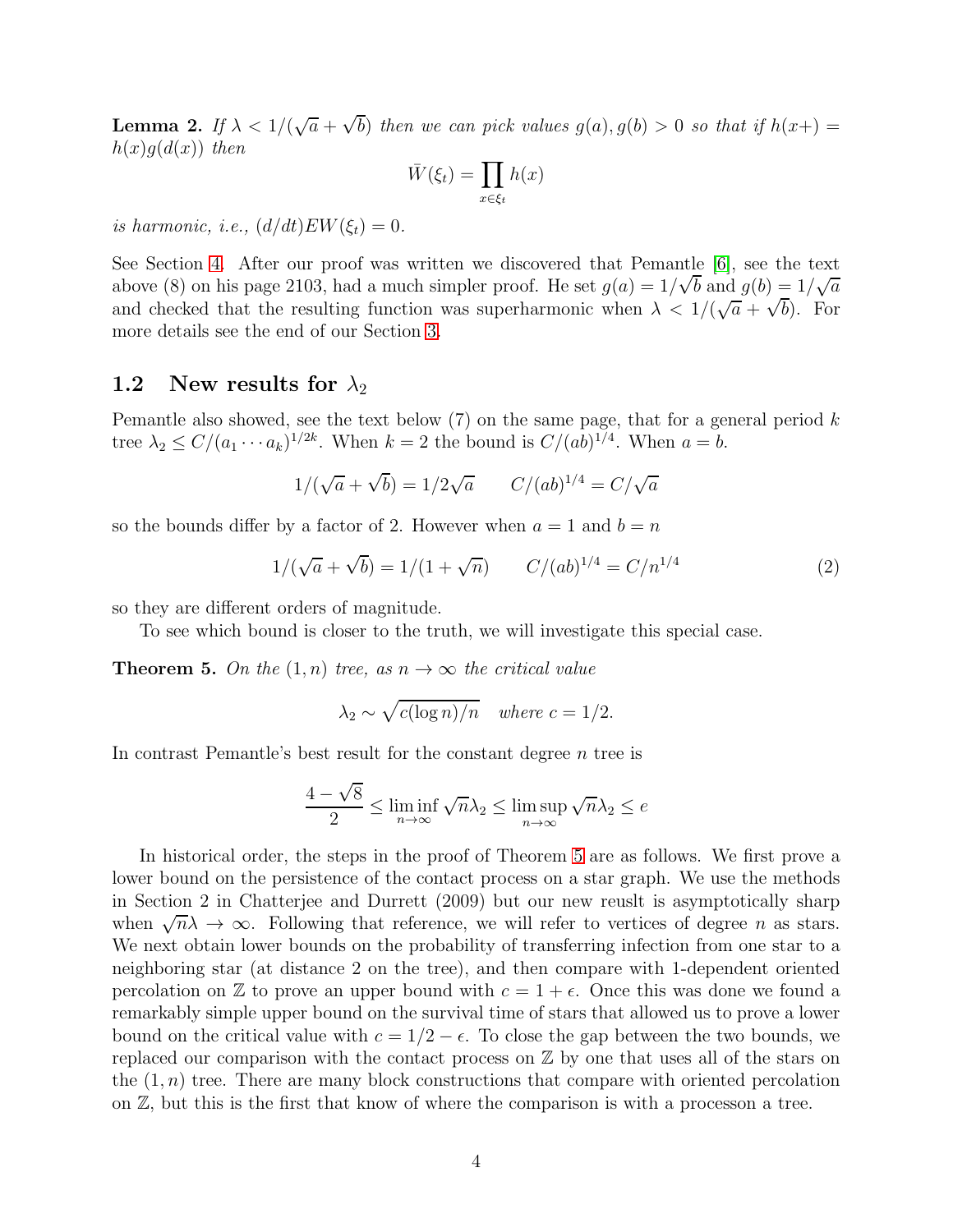The last proof extends easily to the  $(1, \ldots, 1, n)$  tree. If there are k 1's then the constant  $c = 1/2$  is replaced by  $c = k/2$ . Pemantle [\[6\]](#page-26-0) has an upper bound on  $\lambda_2$  that covers this case and trees with longer periods. To describe the application of his result to the  $(1, \ldots, 1, n)$  tree it is useful to draw a picture. See Figure 2. In this example there is a path of length  $j_2 = 1$ from  $\sigma$  to each of the  $v_i$  that is disjoint from the path of length  $j_1 = 4$  from  $\rho$  to  $\sigma$ . To build the infinite tree we repeatedly attach copies of the original graph to the vertices  $v_1, \ldots v_m$ . The result in this case is a  $(1, 1, 1, 1, n)$  tree. Changing Pemantle's notation to match ours.



Figure 2:  $(1, 1, 1, 1, n)$  tree in Pemantle's notation.

**Theorem 6.** Let  $j = j_1 + j_2$  and let  $r = \max\{2, \lceil j/\ln(n) \rceil\}$ . There is a constant  $c_4$  so that

$$
\lambda_2 \le c_4 \sqrt{r \ln(r) \ln(n) / n}
$$

As Pemantle says on page 2103, "For ease of exposition, large constants are chosen with reckless abandon." It is not easy to trace through the proof to get a value of  $c_4$  but it is in the hundreds if not thousands. In the example drawn  $j = 5$  and  $n = 13$ , so  $r = 2$ .

Our next result generalizes our conclusion for the  $(1, \ldots, 1, n)$  and gives a result that is asymptotically sharp. Given the proof of Theorem [5](#page-3-0) very little work is required.

<span id="page-4-0"></span>**Theorem 7.** Consider the  $(a_1, a_2, \ldots, a_k, n)$  tree with  $A = \max_i a_i \leq n^{1-\epsilon}$  and  $a_1 a_2 \cdots a_k =$  $n^b$ . As  $n \to \infty$  the critical value  $\lambda_2 \sim \sqrt{c(\log n)/n}$  where

$$
c = \frac{k - b}{2}.
$$

Note that within this class the critical value depends only on the maximum degree, as Pemantle says at the bottom of page 2103. When  $b = 0$  and  $k = 1$  this reduces to the result for the  $(1, n)$  tree. Since  $A \leq n^{1-\epsilon}$ ,  $b < k$  and the constant is positive. Due to the constraint  $A \leq n^{1-\epsilon}$  we cannot take  $b = k$  in the theorem. If we did then we would have the k-tree which has  $\lambda_2 \leq C/\sqrt{k}$  so  $c = 0$ .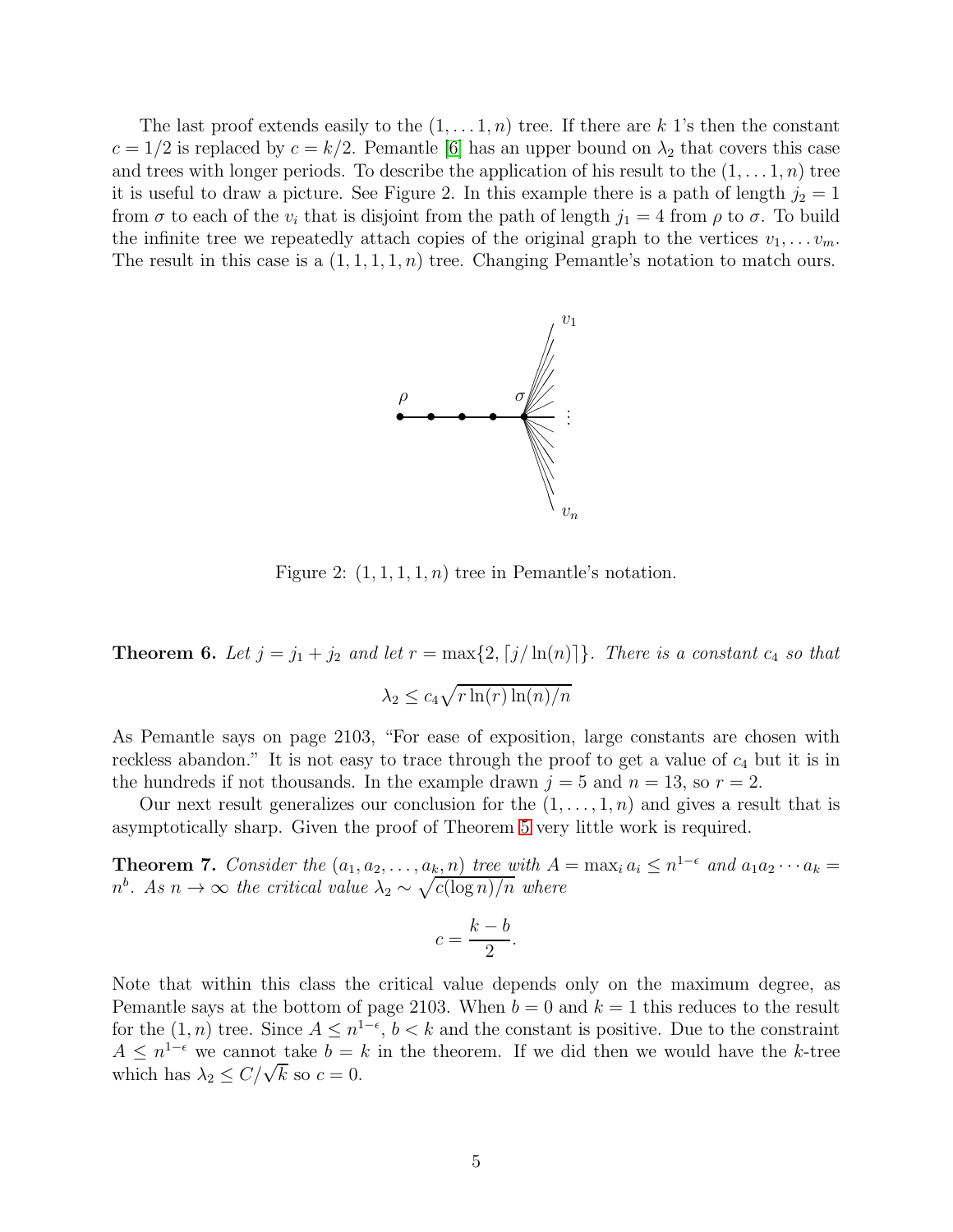#### 1.3 Period three trees

Suppose the degrees are  $a, b, c$ . Our calculations will lead to cubic equations, which make the formulas ugly, but it is remarkable that the answers depend only on  $a + b + c$  and abc. To solve the cubic and get an explicit formula, we can use Cardano's formula. A solution of  $x^3 + px + q = 0$  is given by

<span id="page-5-0"></span>
$$
\left(-\frac{q}{2} + \sqrt{\frac{q^2}{4} + \frac{p^3}{27}}\right)^{1/3} + \left(-\frac{q}{2} - \sqrt{\frac{q^2}{4} + \frac{p^3}{27}}\right)^{1/3} \tag{3}
$$

Starting with the first critical value,  $\lambda_g = 1/\Lambda$  where  $\Lambda$  is the max eigenvalue of

$$
A = \begin{pmatrix} 0 & a & 1 \\ 1 & 0 & b \\ c & 1 & 0 \end{pmatrix}
$$

To see this note that  $A_{ij}^n$  gives the number of paths of length n from i to j and by the Perron-Frobenius theorem implies that  $A_{ij}^n \sim r_i \Lambda^n \ell_i$  where  $\ell$  and r are left and right eigenvectors associated to  $\Lambda$ . The eigenvalues are roots of  $x^3 - (a + b + c)x - (abc + 1) = 0$ , so the maximum eigenvalue can be found using [\(3\)](#page-5-0). As explained in Section [6](#page-21-0) we know this is the correct root since the maximum eigenvalue is simple and in some cases the other two roots are complex.

#### Theorem 8.

$$
\frac{1}{\Lambda} = \lambda_g \le \lambda_1 \le \frac{1}{(abc)^{1/3} - 1}
$$

The proof of the second result is the same as the proof of the second result in Theorem [1.](#page-1-0) As in the case of  $(a, b)$  trees considered in Theorem [1](#page-1-0) the bounds are not very good

| a, b, c  | $\lambda_a \geq$ | $\lambda_1 \leq$ |
|----------|------------------|------------------|
| 2, 3, 4  | 0.1711           | 0.5306           |
| 3, 4, 5  | 0.1270           | 0.3430           |
| 4, 6, 8  | 0.0865           | 0.2097           |
| 6, 8, 10 | 0.0638 0.1464    |                  |

To find a lower bound on  $\lambda_{\ell} \leq \lambda_2$  we will generalize Lemma [2](#page-3-1) to period three trees. To do this we need to find the solution of

$$
ag(b) + 1/g(a) = 1/\lambda
$$
  
\n
$$
bg(c) + 1/g(b) = 1/\lambda
$$
  
\n
$$
cg(a) + 1/g(c) = 1/\lambda
$$

Our calculations, see Section [6,](#page-21-0) show that if  $\lambda < \lambda_0$  the smallest positive root of

$$
\frac{1}{\lambda^6} - \frac{2(a+b+c)}{\lambda^4} + \frac{(a+b+c)^2}{\lambda^2} - 4abc = 0
$$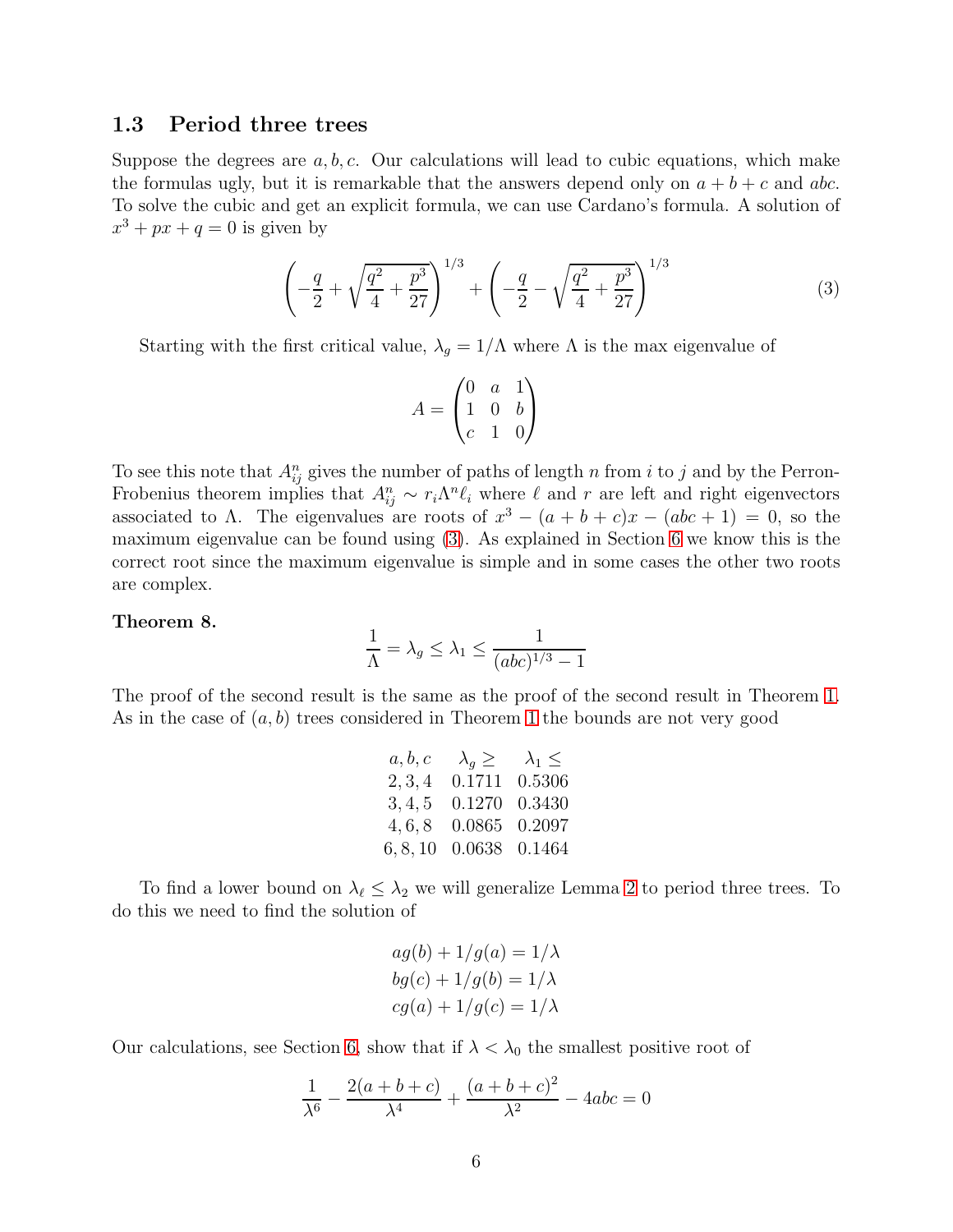then the solutions  $g(a), g(b), g(c)$  are positive, so we can define a harmonic weight function. The proof of this is just calculus, but we would be surprised if the reader can find it without looking at our solution.

Let  $x = 1/\lambda^2$  to convert the last cubic into

$$
x^3 - 2(a+b+c)x^2 + (a+b+c)^2x - 4abc = 0
$$

Using some elementary analysis, we shows that this cubic has three real roots and that if  $x > x_0(a, b, c)$ , the largest root, then  $g(a), g(b), g(c) > 0$ . It follows that

### <span id="page-6-0"></span>Theorem 9.

$$
\frac{1}{x_0(a,b,c)^{1/2}} \le \lambda_{\ell} \le \lambda_2
$$

Cardano's formula can be used to find a formula for  $x_0(a, b, c)$ . However for concrete examples it is easier to just solve the cubic numerically. To illustrate Theorem [9,](#page-6-0) consider

| a, b, c  |        | $x_0(a, b, c)$ lower bound |
|----------|--------|----------------------------|
| 2, 3, 4  | 11.847 | 0.2905                     |
| 3, 4, 5  | 15.887 | 0.2509                     |
| 4, 6, 8  | 23.693 | 0.2054                     |
| 6, 8, 10 | 31.774 | 0.1774                     |

Since Pemantle's result contains an unspecified constant, we cannot compare with his result. Only in the last case is the lower bound on  $\lambda_2$  larger than the upper bound on  $\lambda_1$ .

The remainder of the proof is devoted to proofs. Theorem 1 is proved in Section 2, Theorems 2 and 3 in Section 3, Theorem 4 in Section 4, Theorems 5 and 8 in Section 5, Theorems 9 and 10 in Section 6.

# 2 Proof of Theorem [1](#page-1-0)

*Proof.* The number of paths of length  $2n$  on the tree is  $(a+1)^n(b+1)^n$ . The second ingredient is

<span id="page-6-1"></span>Lemma 3. The expected number of branching random walk infection paths of length n corresponding to a fixed path is  $\lambda^n$ .

*Proof.* Let  $x_0, \ldots, x_n$  be the sequence of sites. If we condition on the lifetime of the individual at  $x_i$  we see that the mean number of infections from  $x_i$  to  $x_{i+1}$  is

$$
\int_0^\infty e^{-s} \lambda \, ds = \lambda
$$

Since the infection events are independent the desired result follows.

If  $\lambda < \sqrt{(a+1)(b+1)}$  then the expected number of branching random walk infection paths of even length is

$$
\sum_{m=1}^{\infty} (a+1)^m (b+1)^m \lambda^{2m} < \infty
$$

 $\Box$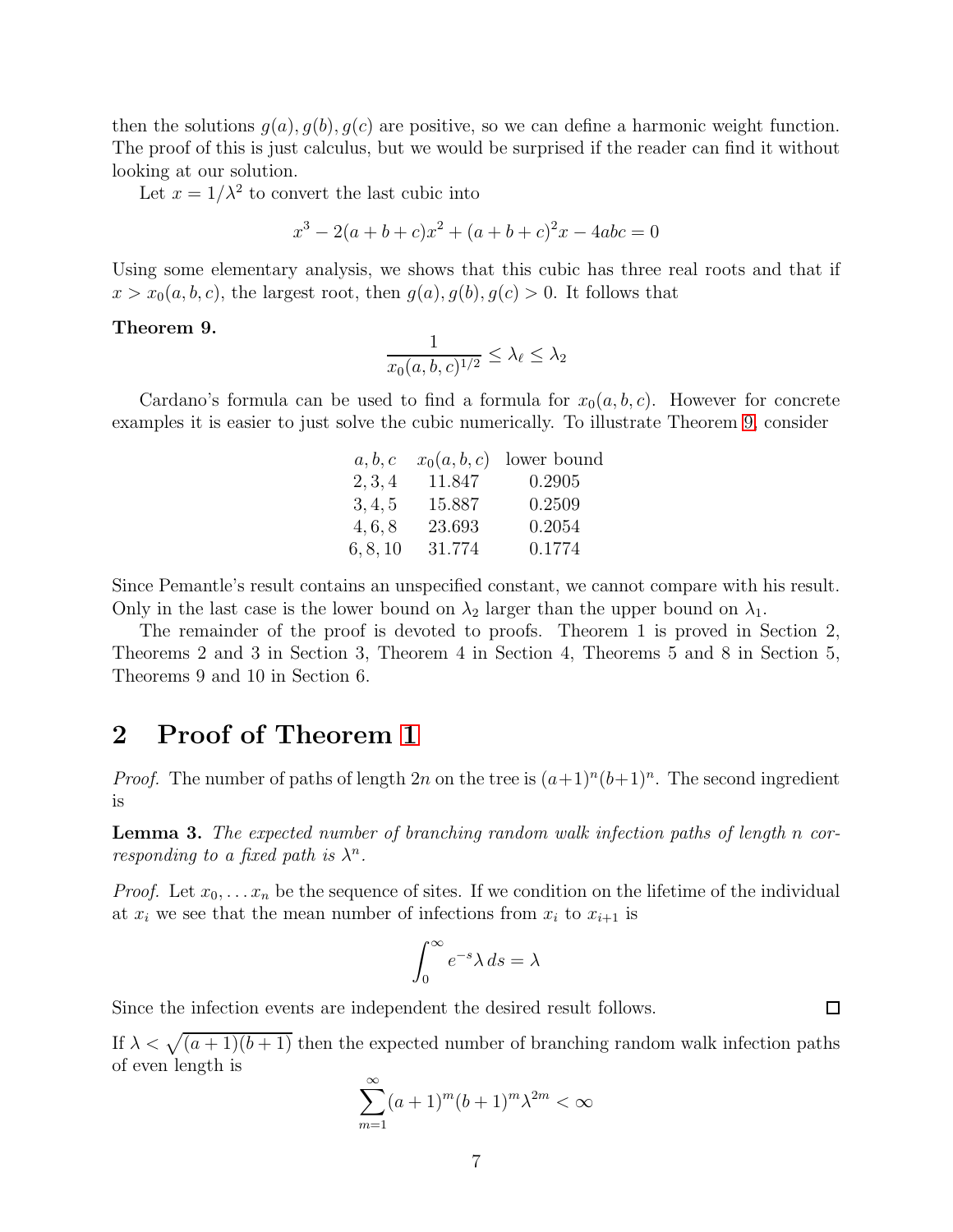so the process dies out globally.

To prove the second result, we only allow infections that go away from the root. Each vertex will be occupied at most once, so the number of infected sites at time  $t$  is branching process. The probability an individual infects a neighbor before they become healthy is  $\lambda/(\lambda + 1)$ , so if

$$
\frac{a\lambda}{1+\lambda} \cdot \frac{b\lambda}{1+\lambda} > 1
$$

the branching process of infections on the oriented tree is supercritical, and infection survives globally. Rearranging the formula, the condition becomes  $\lambda > 1/(\sqrt{ab} - 1)$ . □

## <span id="page-7-0"></span>3 Proof of Theorems [2](#page-2-2) and [3](#page-2-0)

*Proof of Theorem [2.](#page-2-2)* It follows from Lemma [1](#page-2-3) that  $M_0(0, 2n) \leq M_0^{2n}$ . If  $\lambda < 1/M_0$  then the expected number of infection trails of any length is

$$
\sum_{n=1}^{\infty} \lambda^{2n} M_0(0, 2n) < \infty
$$

so  $\lambda < \lambda_{\ell}$ .

Suppose  $\lambda > 1/M_0$  $\lambda > 1/M_0$  $\lambda > 1/M_0$ . Due to Lemma 1 if *n* is large enough  $M_0(0, 2n)\lambda^{2n} > 1$ . Let  $X_n$  be the number of infection trails of length  $2n$  from 0 to 0.  $X_{kn}$  dominates a supercritical branching process, so with positive probability the root will be visited infinitely many times.  $\Box$ 

**Computation of**  $M_0$ . We begin with the homogeneous case in which  $a = b = d$ . In order for a path that starts at the root 0 to end at a vertex with  $\ell(x) = 0$  there needs to be an equal number of up an down steps. There are  $d$  choices when we go up but only 1 when we go down, so the number of paths of length 2n starting from 0 to ending at a vertex with  $\ell(x) = 0$  is

$$
\binom{2n}{n}d^n
$$

A path  $x_0 = 0, x_1, x_2, \ldots x_{2n}$  with  $\ell(x_{2n}) = 0$  that has  $\ell(x_i) \geq 0$  is guaranteed to end at 0. Call these good paths. If we have an arbitrary path  $y_0 = 0, y_1, y_2, \ldots y_{2n}$  with  $\ell(y_{2n}) = 0$  rewrite is as a sequence  $w_1, \ldots w_{2n}$  of n U's for up and n D's for down. Let  $v = \min\{\ell(y_i) : 0 \le i \le 2n\}$ and  $k = \min\{j : \ell(y_j) = v\}$ . Consider a new path with  $U, D$  sequence  $w_{k+1}, \ldots w_{2n}, w_1 \ldots w_k$ . If  $v = 0$ ,  $k = 0$  and the path does not change. However if  $v < 0$  this is a new path  $z_0 = 0, z_1, z_2, \ldots z_{2n}$  with  $\min \ell(z_i) \geq 0$ .

Any good path created in this way can come from at most  $2n$  arbitrary paths so the number of good paths is

$$
\geq \frac{1}{2n} \binom{2n}{n} d^n
$$

If we take two steps starting from a vertex with a children then we return to a vertex with a children. We can go up twice in ab ways, go up and then down in a ways, go down and then up in b ways, or go down twice in 1 way. Our first step is to count the paths of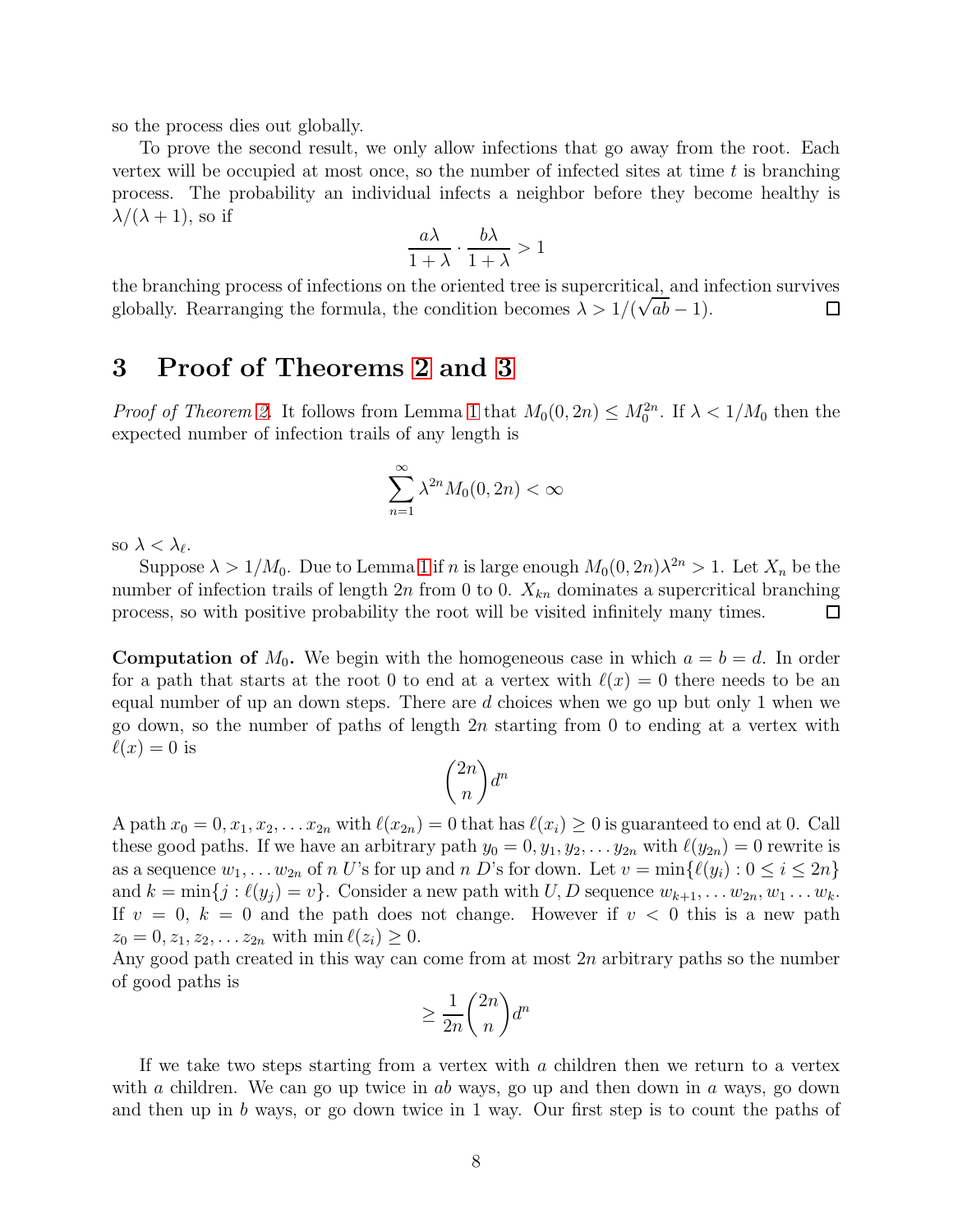

Figure 3: Picture of the path transformation. The original path connected the two black dots. The front was cut off at the vertical line and added at the end.

length 2n that start from 0 and return to a vertex x with  $\ell(x) = 0$ . Using our result about pairs of steps, the number of paths is the sum over m of

$$
\pi_n(m) = \frac{n!}{m!(n-2m)!m!} 1^m (a+b)^{n-2m} (ab)^m
$$

Using Stirling's formula and dropping the  $\sqrt{2\pi n}$  terms this is

$$
\approx \frac{n^n}{m^{2m}(n-2m)^{n-2m}}(a+b)^{n-2m}(ab)^m
$$
  
=  $(m/n)^{-2m}(1-2m/n)^{-(n-2m)}(a+b)^{n-2m}(ab)^m$ 

Taking the nth root of the last quantity, letting  $x = m/n$ , and taking logarithms

$$
(1/n)\log \pi_n(xn) = -2x\log x - (1-2x)\log(1-2x) + (1-2x)\log(a+b) + x\log(ab)
$$

To maximize this we take the derivative with respect to  $x$  to get

$$
-2\log x - \frac{2x}{x} + 2\log(1 - 2x) - \frac{1 - 2x}{1 - 2x} \cdot (-2) - 2\log(a + b) + \log(ab)
$$
  
= -2\log(x) + 2\log(1 - 2x) - 2\log(a + b) + 2\log(\sqrt{ab})

Setting the last quantity = 0 we want  $\sqrt{ab}(1-2x_0) = (a+b)x_0$  or

$$
x_0 = \frac{\sqrt{ab}}{(a+b) + 2\sqrt{ab}} \qquad 1 - 2x_0 = \frac{a+b}{(a+b) + 2\sqrt{ab}}
$$

For this value of  $x$ 

$$
(1/n)\log \pi_n(nx_0) = -2x_0\log(x_0/\sqrt{ab}) - (1-2x_0)\log((1-2x)/(a+b))
$$

Writing  $D = \log(1/(a + b + 2\sqrt{ab}))$  this is

$$
= -\frac{2\sqrt{ab}}{D}\log(1/D) - \frac{a+b}{D}\log(1/D)
$$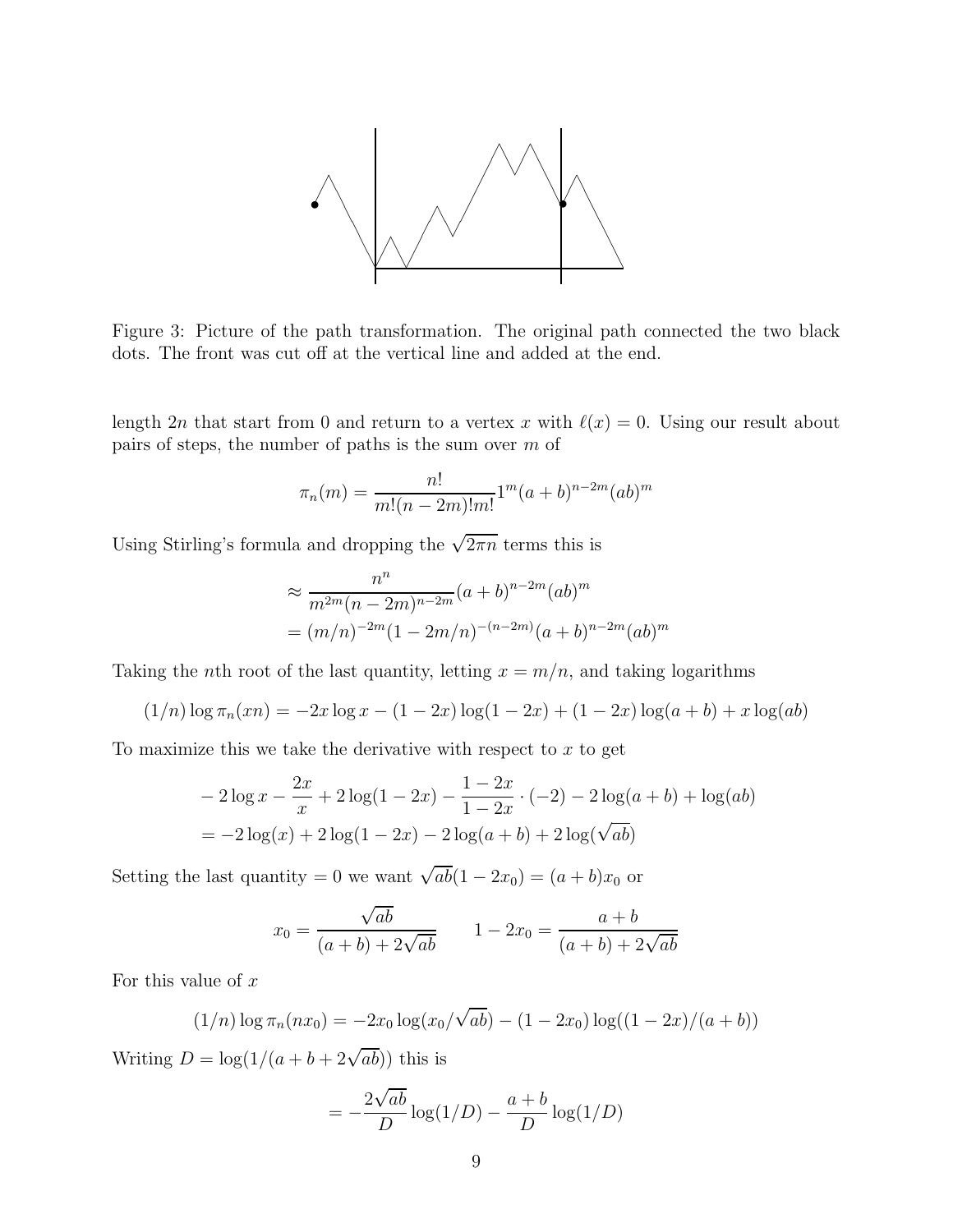so we have

$$
(1/2n) \log \pi_n(nx_0) = \frac{1}{2} \log(a + b + 2\sqrt{ab})
$$

Undoing the logarithm

$$
\pi_n(nx_0)^{1/2n} \approx (a+b+2\sqrt{ab})^{1/2} = \sqrt{a} + \sqrt{b}
$$

since  $(\sqrt{a} + \sqrt{b})^2 = a + 2\sqrt{ab} + b$ .

To finish up we note that  $\sum_m \pi_n(m) \leq n \pi_n(mx_0)$ , i.e. the exponential order of magnitude of the sum is the same as the largest term. As in the homogeneous case we want to restrict our attention to paths that have  $\ell(x_i) \geq 0$  to guarantee that they return to the root. Let  $\pi_n^0(m)$  be the number of such paths of length 2n with m up steps. We will use the same trick of permuting the steps. This time the steps are encoded by 2, 0, and  $-2$ . However, a 0 step can consist of an up and a down. To assure this does not cause a problem, we suppose the first step in our path of length  $2n$  is a 2 and the last is a  $-2$ . Having done this we can safely permute the middle  $2n - 2$  steps to generate a path that stays  $\geq 0$ . We conclude that

$$
\pi_n^0(nx_0) \ge \pi_{n-1}(nx_0)/(n-1)
$$

<span id="page-9-0"></span>and the proof is complete.

## 4 Proof of Theorem [4](#page-2-1)

To begin we recall the proof of  $\lambda_2 \geq 1/2\sqrt{d}$  for the homogeneous tree.

*Proof.* Let  $\ell(x)$  be the "height" function on the tree defined in the introduction. Let  $\rho > 0$ to be chosen later and let  $W(A) = \sum_{x \in A} \rho^{\ell(x)}$ .

$$
\frac{d}{dt} EW(\xi_t) = E\left(\sum_{x \in \xi_t} \left[\lambda \sum_{y \notin \xi_t : y \sim x} \rho^{\ell(y)} - \rho^{\ell(x)}\right]\right)
$$
\n
$$
\leq E\left(\sum_{x \in \xi_t} \left[\lambda \sum_{y : y \sim x} \rho^{\ell(y)} - \rho^{\ell(x)}\right]\right)
$$
\n
$$
= E\sum_{x \in \xi_t} [\lambda(d\rho + \rho^{-1}) - 1] \rho^{\ell(x)} = [\lambda(d\rho + \rho^{-1}) - 1] EW(\xi_t)
$$

If we take  $\rho = 1/\sqrt{d}$  then  $d\rho + \rho^{-1} = 2\sqrt{d}$  so if  $\lambda < 1/2\sqrt{d}$  then  $EW(\xi_t) \le -\epsilon EW(\xi_t)$  and the result follows.

To generalize the result suppose that we have a function  $h \geq 0$  defined on the tree so that

<span id="page-9-1"></span>
$$
\lambda [d(x)h(x+) + h(x-) ] - h(x) = 0 \tag{4}
$$

where x+ is any of the vertices with  $\ell(x+) = \ell(x) + 1$ , and x- is the vertex with  $\ell(x-)$  $\ell(x) - 1$ . To simplify the equation we suppose that  $h(x+) = g(x+)h(x)$ . In this case [\(4\)](#page-9-1) can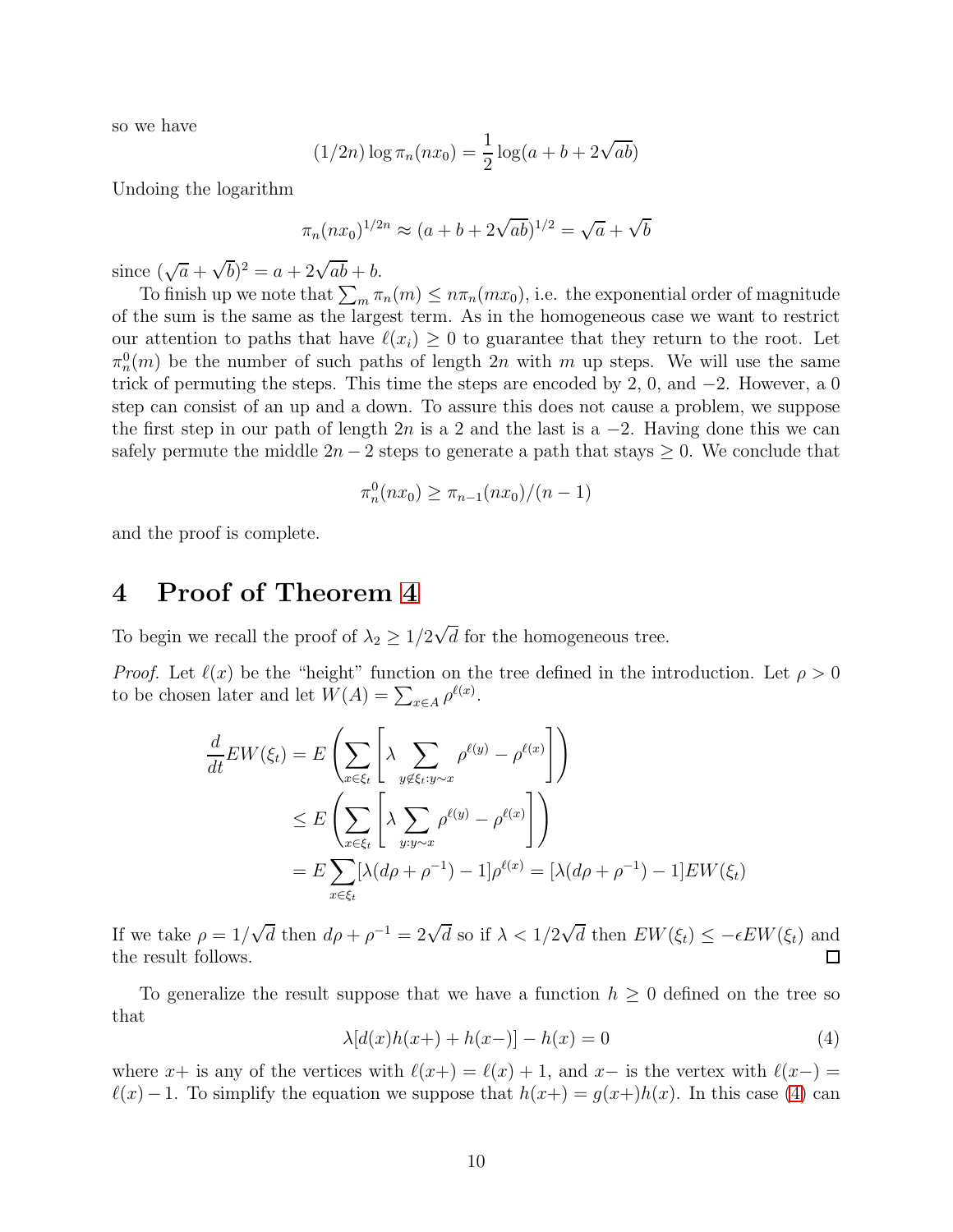be written as

$$
\lambda \left[ d(x) \frac{h(x+)}{h(x)} + \frac{h(x-)}{h(x)} \right] = 1
$$

$$
d(x)g(x+) + \frac{1}{g(x)} = 1/\lambda
$$

*Proof.* If we let  $g(a)$  and  $g(b)$  be the g values for vertices of degrees m and n then

$$
ag(b) = \frac{1}{\lambda} - \frac{1}{g(a)}
$$

$$
bg(a) = \frac{1}{\lambda} - \frac{1}{g(b)}
$$

To begin to solve the equation multiply the first equation by  $b^g(a)$  and subtract the second equation multiplied by  $ag(b)$  to get

$$
\frac{bg(a) - ag(b)}{\lambda} - (b - a) = 0 \quad \text{or} \quad ag(b) = bg(a) + \lambda(a - b)
$$

Plugging this into the first equation gives

$$
bg(a) + (a - b)\lambda - 1/\lambda + 1/g(a) = 0
$$
 or  $bg(a)^{2} - ((b - a)\lambda + 1/\lambda)g(a) + 1 = 0$ 

Using the formula for solutions of the quadratic equation the solutions are

$$
g(a) = \frac{(b-a)\lambda + 1/\lambda \pm \sqrt{((b-a)\lambda + 1/\lambda)^2 - 4b}}{2b}
$$

In order for the root to be real we need  $(b-a)\lambda + 1/\lambda > 2\sqrt{b}$ . This = 0 when  $(b-a)\lambda^2$  –  $2\sqrt{b}\lambda + 1 = 0$ , so

$$
\lambda = \frac{2\sqrt{b} \pm \sqrt{4b - 4(b - a)}}{2(b - a)} = \frac{\sqrt{b} \pm \sqrt{a}}{b - a}
$$

The relevant solution for us is  $\lambda = (\sqrt{b} - \sqrt{a})/(b - a) = 1/(\sqrt{b} + \sqrt{a}) \equiv \lambda_0$ 

Suppose  $b > a$ .  $(b - a)\lambda + 1/\lambda \ge 0$  when  $\lambda < \lambda_0$  so the roots for  $g(a)$  are real both are positive. Note that when  $\lambda = \lambda_0$ 

$$
g(a) = \frac{1}{2b} \left( \frac{(b-a)}{\sqrt{b} + \sqrt{a}} + \sqrt{b} + \sqrt{a} \right) = \frac{1}{\sqrt{b}}
$$

By symmetry

$$
g(b) = \frac{(a-b)\lambda + 1/\lambda \pm \sqrt{((a-b)\lambda + 1/\lambda)^2 - 4a}}{2a}
$$

When  $\lambda = \lambda_0$ 

$$
\frac{a-b}{\sqrt{b} + \sqrt{a}}b - a + \sqrt{a} + \sqrt{b} = 2\sqrt{a}
$$

so  $g(b) = 1/\sqrt{a}$ . As  $\lambda$  decreases  $(a - b)\lambda$  become less negative while  $1/\lambda$  becomes a larger positive number so  $g(b) < 0$ . Since the existence of positive solutions for  $g(a)$  and  $g(b)$ implies the process dies out we have proved Theorem [4.](#page-2-1)  $\Box$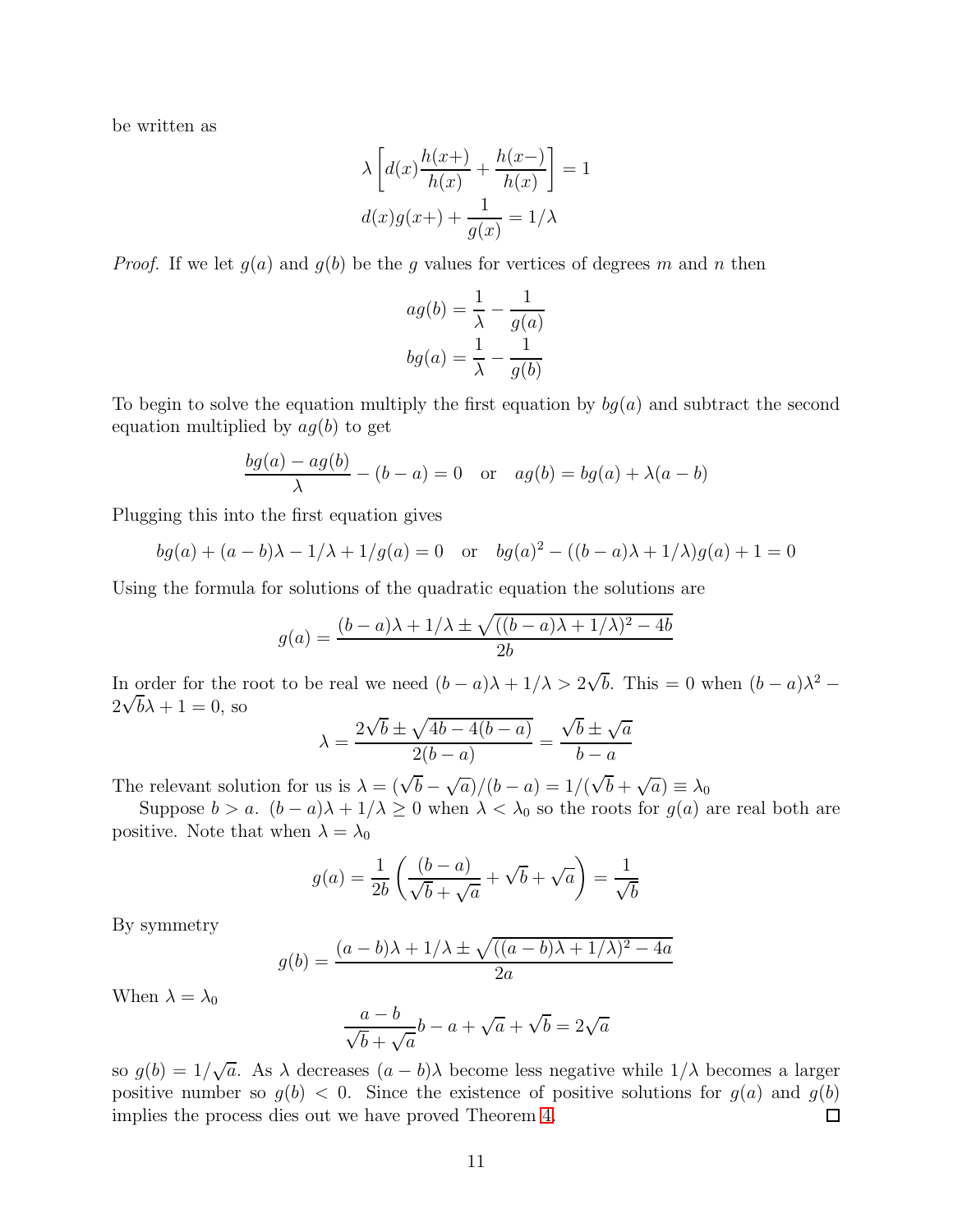To describe Pemantle's proof now, we note that to get a lower bound it is enough to have

$$
\lambda \left[ d(x)g(x+1) + \frac{1}{g(x)} \right] \le 1
$$

In the  $a, b$  case this is

$$
ag(b) + \frac{1}{g(a)} \le \frac{1}{\lambda}
$$

$$
bg(a) + \frac{1}{g(b)} \le \frac{1}{\lambda}
$$

Now take  $g(b) = 1/\sqrt{a}$  and  $g(a) = 1/\sqrt{b}$  (the values we have when  $\lambda = \lambda_0$ ) to prove

$$
\lambda_2 \geq \frac{1}{\sqrt{a} + \sqrt{b}}
$$

# 5 Proofs of Theorem [5](#page-3-0) and [7](#page-4-0)

### 5.1 Lower bound

We denote the state of the contact process on the star graph by  $j, k$  where j is the number of infected leaves and  $k = 1, 0$  depending on whether the center is infected or not. Let  $E_{j,k}$ be the expected vlaue for the Markov chain starting from  $j, k$ . Let  $T_{0,0}$  be the time until the state is 0, 0, i.e., infection dies out. Let  $T_j$  be the first time there are j infected leaves.

<span id="page-11-0"></span>**Lemma 4.** Let  $K = \lambda n/(\lambda + 1)$ . For any  $\epsilon > 0$ , the contact process on star graph has

$$
E_{K,1}T_{0,0} \le (\log n)e^{(1+\epsilon)\lambda^2 n}
$$

when *n* is sufficiently large.

*Proof.* The central vertex becomes healthy at rate 1. If this occurs when there are  $k$  infected leaves then the probability the process reaches 0, 0 before the center is infected is

$$
\left(\frac{1}{1+\lambda}\right)^k = e^{-k\log(1+\lambda)} \ge e^{-\lambda k}.
$$

When in  $(0,(1+\epsilon)K]$ , the rate at which a disaster occurs that takes the process to  $(0,0)$  is

$$
\geq e^{-(1+\epsilon)\lambda K}.
$$

We need to estimate the time between the end of one disaster and the start of another. Let T denote the time spent when the center is healthy, i.e. the time a disaster takes. The number of leaf infections  $N$  that will recover while the center is healthy has a shifted geometric distribution with success probability  $\lambda/(\lambda + 1)$ , i.e.,

$$
P(N = j) = \left(\frac{1}{\lambda + 1}\right)^j \cdot \frac{\lambda}{\lambda + 1} \quad \text{for } j \ge 0.
$$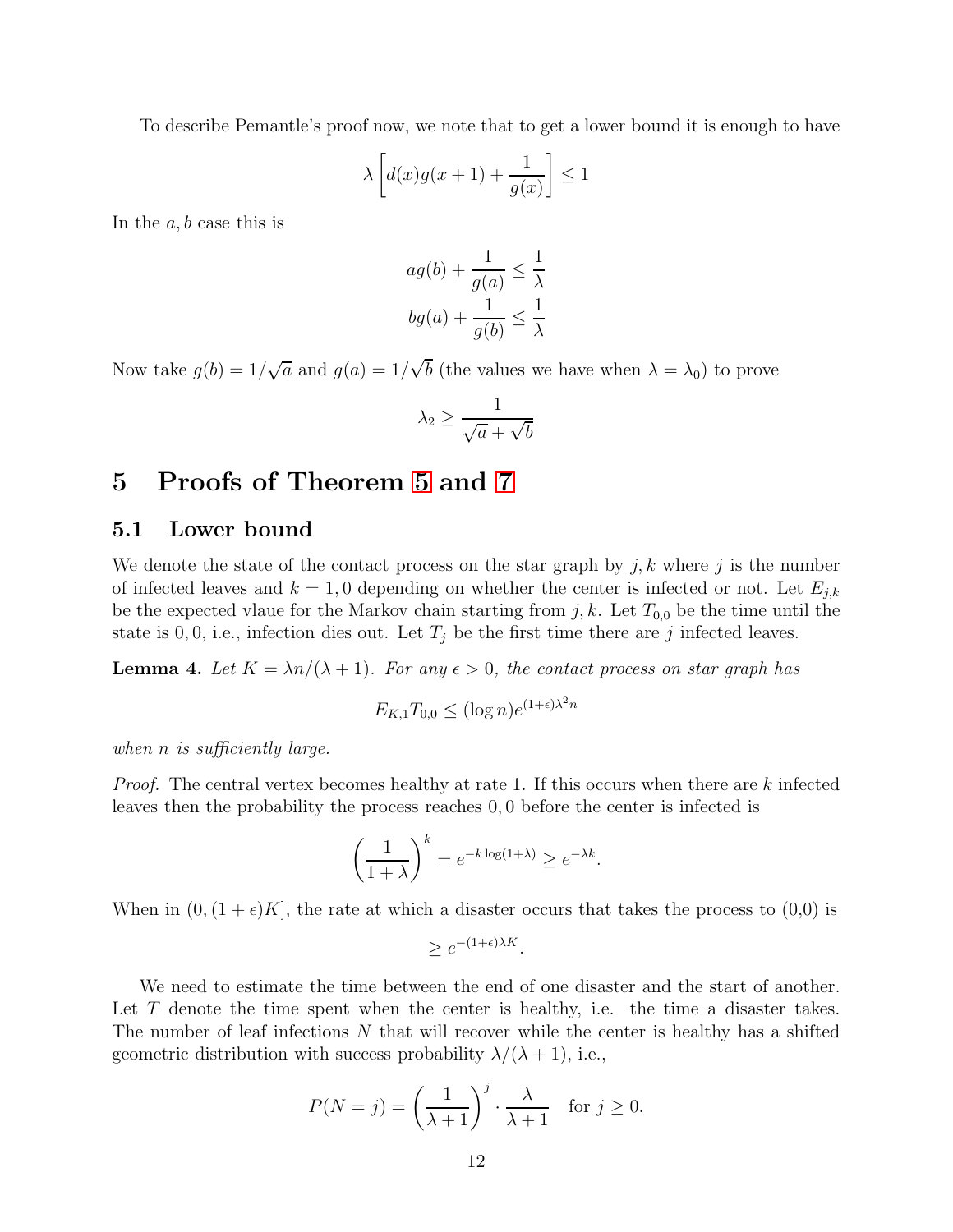Then

$$
ET \le E\left(\sum_{i=0}^{N-1} \frac{1}{k-i}\right) \le \ln((1+\epsilon)K) + C \le \ln K + C_1.
$$

When the center is infected, each move takes time less than  $1/\lambda n$  in expectation. Putting the two parts together, the expected time between two disasters is

$$
\leq \frac{1}{\lambda n} (\lambda (n - k) + k + 1) + \ln K + C_1 \leq \ln K + C_2.
$$

Hence, the expected time spent in  $[0,(1+\epsilon)K)$  before the process hits  $(0,0)$  is

$$
\leq e^{(1+\epsilon)\lambda K} \cdot (\ln K + C_2) = (\ln \lambda n + C_2) e^{(1+\epsilon)\lambda^2 n}.
$$

To bound the excursions above  $(1+\epsilon)K$ , we use the harmonic function for the birth and death chain in which the center of the star is always infected. It satisfies

$$
h_0(k) = \frac{\lambda(n-k)}{k + \lambda(n-k)} h_0(k+1) + \frac{k}{k + \lambda(n-k)} h_0(k-1),
$$

or rearranging

$$
h_0(k+1) - h_0(k) = \frac{k}{\lambda(n-k)}[h_0(k) - h_0(k-1)].
$$

Since we only need this function for  $k > K$  we can set  $h_0(K) = 0$ ,  $h_0(K + 1) = 1$ . In this case we will have

$$
h_0(K+j+1) - h_0(K+j) = \prod_{i=1}^{j} \frac{K+i}{\lambda(n-K-i)}.
$$

Since  $K/\lambda(n-K) = 1$ 

$$
\frac{K+i}{\lambda(n-K-i)} = \frac{K+i}{K} \frac{\lambda(n-K)}{\lambda(n-K-i)} = \left(1 + \frac{i}{K}\right) \left(1 - \frac{i}{n-K}\right)^{-1}.
$$

We will be interested in  $j \geq K$  so we have

$$
h_0(K+j) \ge h_0(K+j) - h_0(K+j-1) \approx \exp(j(j-1)/2K).
$$

From this it follows that

<span id="page-12-0"></span>
$$
P_{K+1,1}(T_{(1+\epsilon)K} < T_K) \le \exp(-\epsilon^2 K/2). \tag{5}
$$

At  $K + 1$  there is a probability  $\geq (1/2\lambda n)e^{-(1+\epsilon)\lambda(K+1)}$  to hit 0,0 before the center becomes infected again, so the expected number of visits to  $K + 1$  before dying out is

$$
\leq 2\lambda n e^{(1+\epsilon)\lambda(K+1)}.\tag{6}
$$

By [\(5\)](#page-12-0), the expected number of visits to  $(1 + \epsilon)K$  is

$$
\leq e^{-\epsilon^2 K/2} \cdot 2\lambda n e^{(1+\epsilon)\lambda(K+1)}.
$$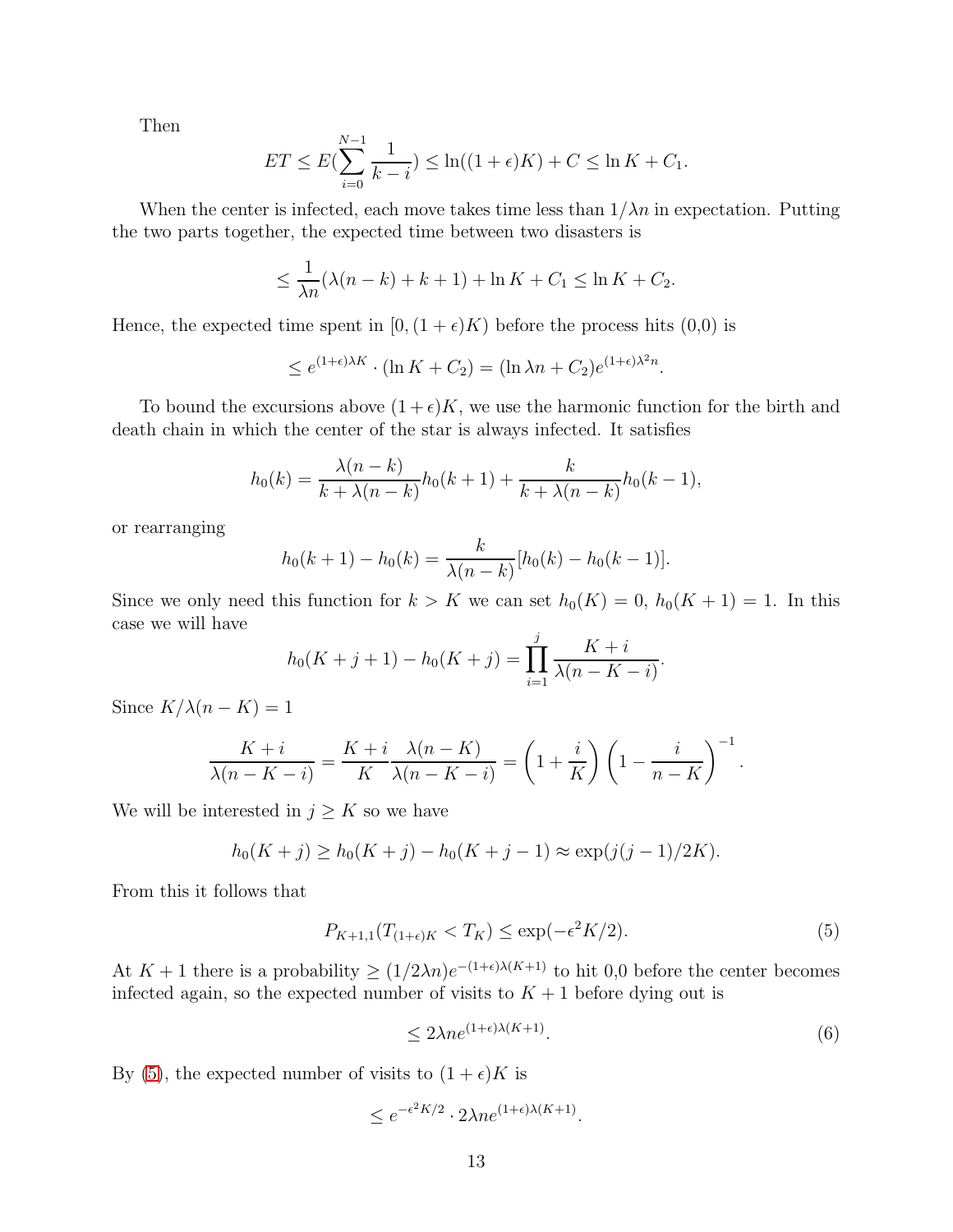Again we assume the center is always occupied and construct the process  $Y_t$  which dominates the number of infected leaves.

$$
Y_t \to Y_t + 1 \quad \text{at rate } \lambda (n - (1 + \epsilon)K)
$$
  

$$
Y_t \to Y_t - 1 \quad \text{at rate } (1 + \epsilon)K
$$

Let  $T_m^- = \inf\{t : Y_t \leq m\}$ . We want to estimate  $E_{(1+\epsilon)K+1}T_{(1+\epsilon)K}^-$ . The drift of  $Y_t$  is

$$
\mu = \lambda(n - (1 + \epsilon)K)) - (1 + \epsilon)K = \lambda n - (1 + \epsilon)\lambda n = -\epsilon \lambda n.
$$

Since  $Y_t - \mu t$  is a martingale, the optional stopping theorem gives

$$
E_{(1+\epsilon)K+1,1}[Y(t\wedge T^-_{(1+\epsilon)K})-\mu(t\wedge T^-_{(1+\epsilon)K})]=(1+\epsilon)K+1,
$$

that is,

$$
E_{(1+\epsilon)K+1,1}[T_{(1+\epsilon)K}^-] = \frac{1}{-\mu} = \frac{1}{\epsilon \lambda n}.
$$

Therefore each excursion above  $(1+\epsilon)K$  takes time  $\leq 1/\epsilon\lambda n$  to get back to  $(1+\epsilon)K$ . That is, the expected amount of time spent above  $(1 + \epsilon)K$  before dying out is

$$
\leq e^{-\epsilon^2 K/2} \cdot 2\lambda n e^{(1+\epsilon)\lambda(K+1)} \cdot \frac{1}{\epsilon \lambda n} \to 0 \quad \text{as } n \to \infty.
$$

Putting the two terms together, the expected survival time is

$$
\leq (\ln \lambda n + C_2) e^{(1+\epsilon)\lambda^2 n} + \frac{2}{\epsilon} e^{-\frac{\epsilon^2}{2}K + (1+\epsilon)\lambda(K+1)} \leq (\log n) e^{(1+\epsilon')\lambda^2 n}.
$$

□

<span id="page-13-0"></span>**Lemma 5.** Given any  $\epsilon > 0$ , the critical value  $\lambda_2$  of the contact process on the  $(1, n)$  tree satisfies

$$
\lambda_2 \ge \sqrt{\frac{\frac{1}{2}(1-\epsilon)\log n}{n}}
$$

when *n* is sufficiently large.

*Proof.* Let x be a vertex with degree n and  $S_x$  be the star graph with center x. Starting from the center x infected, we run the contact process on  $S_x$  until it does out. When a particle in  $S_x$  gives birth onto a neighboring star y we freeze the particle. These particles will be the descendants of  $x$  in a branching random walk that we use to dominate the contact process on the  $(1, n)$  tree. When the contact process on  $S_x$  dies out, each frozen particle starts a new contact process on its star graph. If there are several frozen particles at the same site they start independent contact processes. Again we freeze every particle that escapes from  $S_y$ , and so on.

Let  $B_{x,y}$  be the total number of infections reaching site y for the contact process on the star  $S_x$ . To upper bound  $B_{x,y}$  we assume that the central vertex x is always infected until the star dies out. Under this assumption the  $B_{x,y}$  are independent. To bound the number of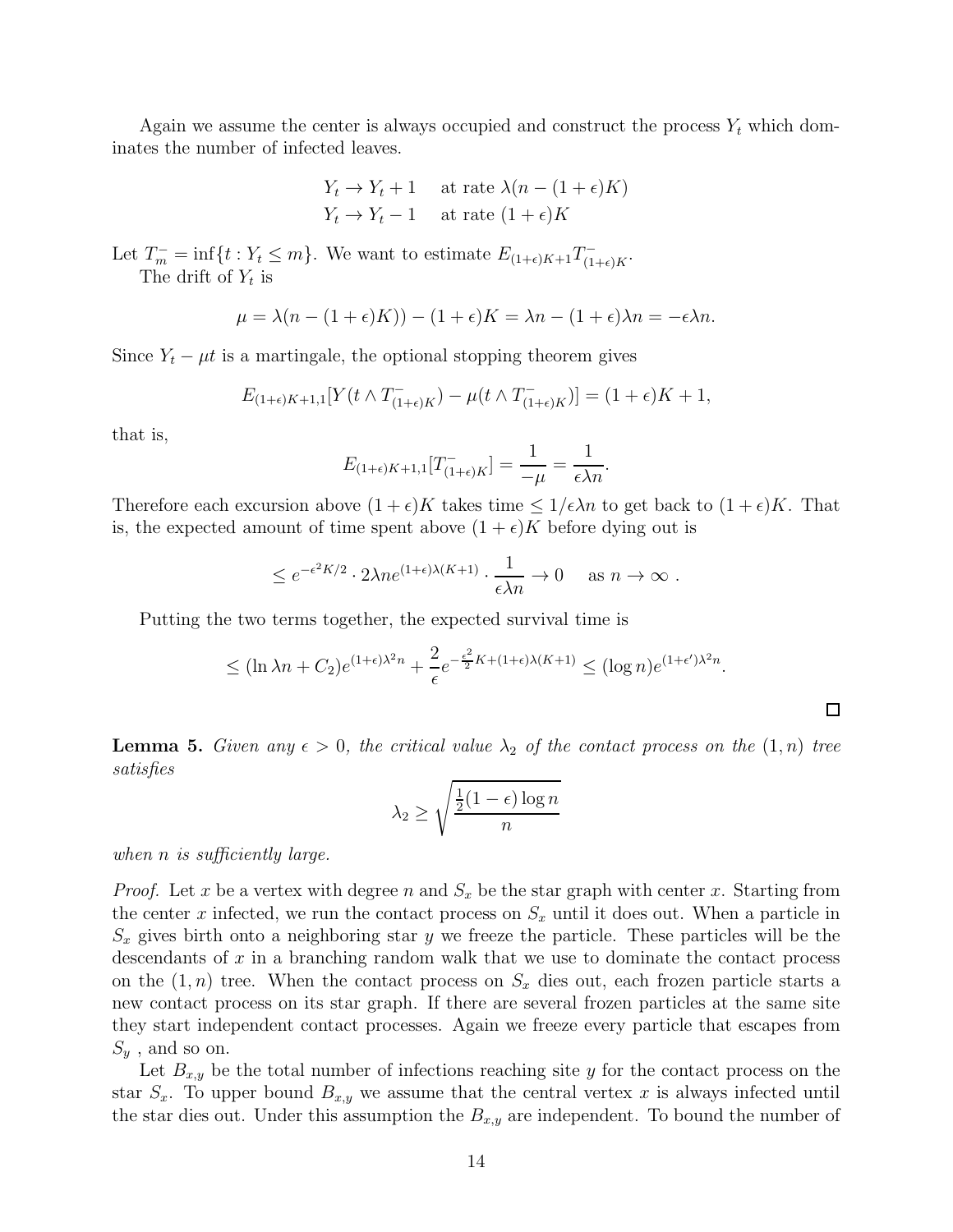$B_{x,y}$  we replace the contact process by a branching random walk. If  $\lambda = \sqrt{c(\log n)/n}$  then by Lemma [4,](#page-11-0)

$$
EB_{x,y} \leq \lambda^2 e^{(1+\epsilon)\lambda^2 n} = \lambda^2 n^{(1+\epsilon)c}.
$$

Starting from the origin, there are

$$
\leq \binom{2m}{m} n^m \cdot 1^m \leq 2^{2m} n^m
$$

paths of length  $2m$  that returns to it. So in expectation we have

$$
\leq 2^{2m}n^m(\lambda^2n^{(1+\epsilon)c})^{2m}\leq (4\lambda^4n^{2(1+\epsilon)c+1})^m
$$

particles returning to the origin. When  $c < \frac{1}{2}(1 - \epsilon)$ ,

$$
4\lambda^4 n^{2(1+\epsilon)c+1} \leq \frac{\log^2 n}{n^2} \cdot n^{2-\epsilon^2} = \frac{\log^2 n}{n^{\epsilon^2}}
$$

From this it follows that

$$
\sum_{m=1}^{\infty} {2m \choose m} n^m (\lambda^2 n^{(1+\epsilon)c})^{2m} \le \sum_{m=1}^{\infty} \left( \frac{4 \log^2 n}{n^{\epsilon^2}} \right)^m < \infty.
$$

Therefore the expected number of infections that return to the origin is finite, which means the process does not survive locally.  $\Box$ 

### 5.2 First upper bound

In this section we will show that if  $\epsilon > 0$  and n is large then

$$
\lambda_2 \le \sqrt{(1+\epsilon)(\log n)/n}.
$$

To do this we will (i) get a lower bound on the time that a contact process on a star with  $n$ leaves survives, (ii) show that this is enough time so that with high probability the infection will be passed to an adjacent vertex of degree  $n$ , and (iii) show that with high probability the new vertex experiences a long lasting infection.

<span id="page-14-0"></span>**Lemma 6.** Let  $\delta > 0$ . Suppose  $\lambda = \sqrt{c(\log n)/n}$  and let

$$
\theta = \frac{1}{\lambda + 1} \left( \lambda - \frac{1}{\delta \lambda n} \right)
$$

If n is large then  $h(X_t) \equiv (1 - \theta)^{X_t}$  is a supermartingale when  $X_t \leq (1 - 4\delta)\lambda n$ .

*Proof.* Suppose the current value is  $V = (1 - \theta)^{X_t}$  where  $X_t \leq (1 - 4\delta)\lambda n$ . New leaves become infected at rate  $\lambda(n-k) \geq \lambda(n-\lambda n) \geq (1-\delta)n$  if n is large, so

$$
V \to V/(1 - \theta) \quad \text{at rate } k
$$
  

$$
V \to V(1 - \theta) \quad \text{at rate } \ge (1 - \delta)\lambda n
$$
  

$$
V \to V(1 - \theta)^{-Z} \quad \text{at rate } 1
$$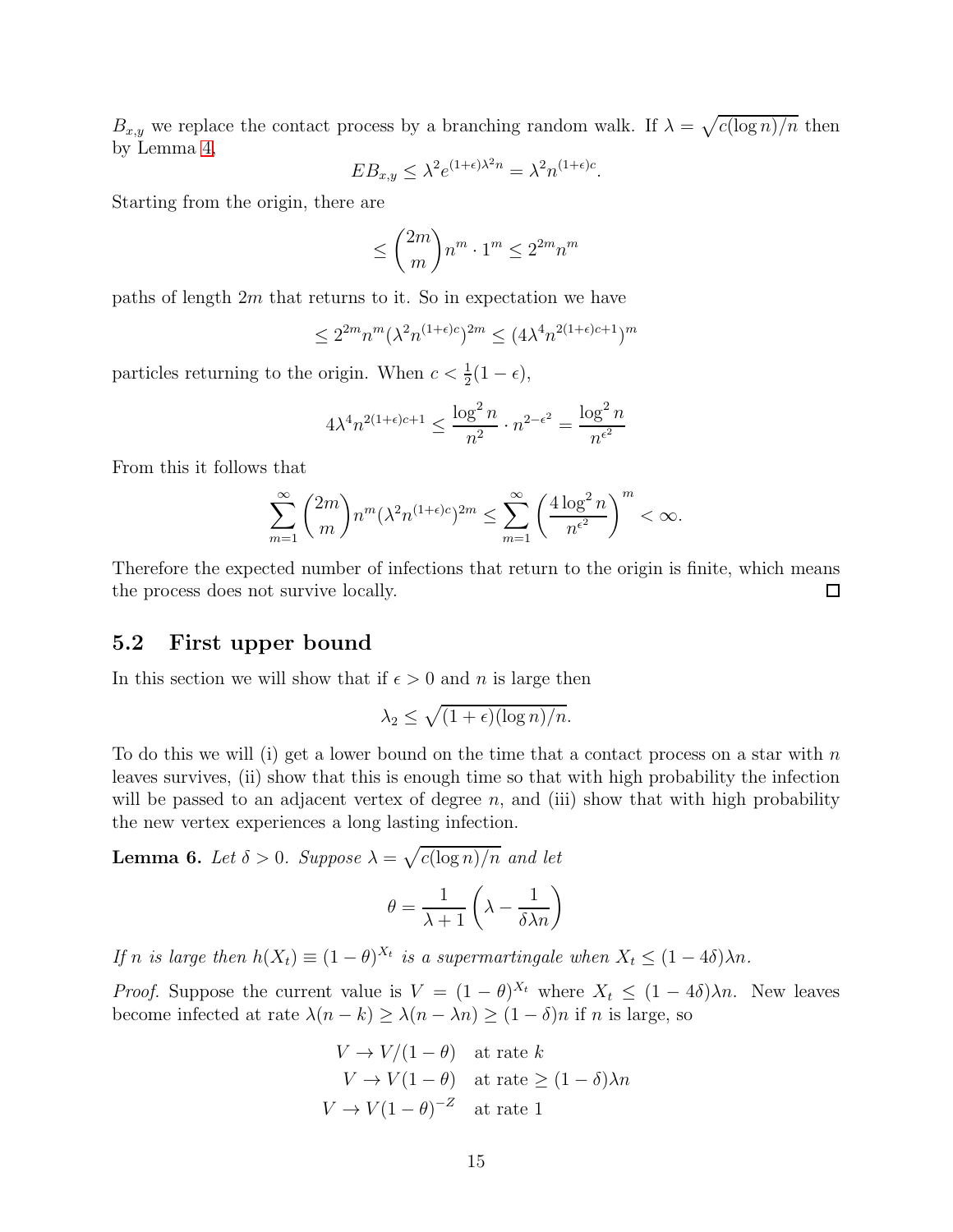The change in value due to the first two transitions is, if  $\theta$  is small,

$$
V\left(\frac{1}{1-\theta}-1\right) \le (1-\delta)^{-1}\theta V \text{ at rate } k
$$

$$
V[(1-\theta)-1] = -\theta V \text{ at rate } \ge (1-\delta)\lambda n
$$

When  $k \leq (1-4\delta)\lambda n < (1-\delta)(1-3\delta)\lambda n$  this is a net difference of  $V\theta$  times

<span id="page-15-0"></span>
$$
[(1 - \delta)^{-1}k - (1 - \delta)\lambda n] \leq -(2\delta\lambda n)
$$
\n(7)

In the third case

$$
E(1 - \theta)^{-Z} = \sum_{k=0}^{\infty} \left(\frac{1}{1 + \lambda}\right)^k \frac{\lambda}{1 + \lambda} \cdot (1 - \theta)^{-k}
$$

$$
= \frac{\lambda}{1 + \lambda} \sum_{k=0}^{\infty} \left(\frac{1}{(1 + \lambda)(1 - \theta)}\right)^k
$$

$$
= \frac{\lambda}{1 + \lambda} \cdot \frac{1}{1 - \frac{1}{(1 + \lambda)(1 - \theta)}}
$$

$$
= \frac{\lambda(1 - \theta)}{\lambda - \theta - \theta\lambda}
$$

so we have

$$
V(E(1 - \theta)^{-Z} - 1) = V\theta \frac{1}{\lambda - \theta(1 + \lambda)}
$$

For the chosen value of  $\theta$  this is  $=\delta \lambda n$ . Combining this with [\(7\)](#page-15-0) so for any  $\delta > 0$  this is a supermartingale for large  $n$ .  $\Box$ 

Let  $T_a^-$  = min{t :  $X_t < a$ } and let  $T_b$  = min{t :  $X_t = b$ } and suppose  $a < x < b$ . Since  $h(X_t)$  is a supermartingale and h is decreasing

$$
h(x) \ge h(a-1)P_x(T_a^- < T_b)h(a-1) + h(b)[1 - P_x(T_a^- < T_b)]
$$

Rearranging we have

$$
P_x(T_a^- < T_b) \le \frac{h(x) - h(b)}{h(a-1) - h(b)}
$$

when  $x = b - 1$  this implies

$$
P_x(T_a^- < T_b) \le \frac{h(b-1) - (1-\theta)h(b-1)}{h(a-1) - h(b-1)}
$$
\n
$$
= \frac{\theta}{h(a-1)/h(b-1) - 1} = \frac{\theta}{(1-\theta)^{a-b} - 1}
$$

We will apply this result with  $b = (1 - 4\delta)\lambda n$ . Let  $\eta > 0$ . If  $\delta$  is small  $b \ge (1 - \eta)\lambda n$ . If λ is small then  $1 - θ < 1 - (1 - η)λ$ . Take  $a = ηL$ . With these choices if *n* is large.

<span id="page-15-1"></span>
$$
P(T_a^- < T_b) \le (1 + \eta)\lambda \exp(-(1 - \eta)^2 \lambda^2 n) \tag{8}
$$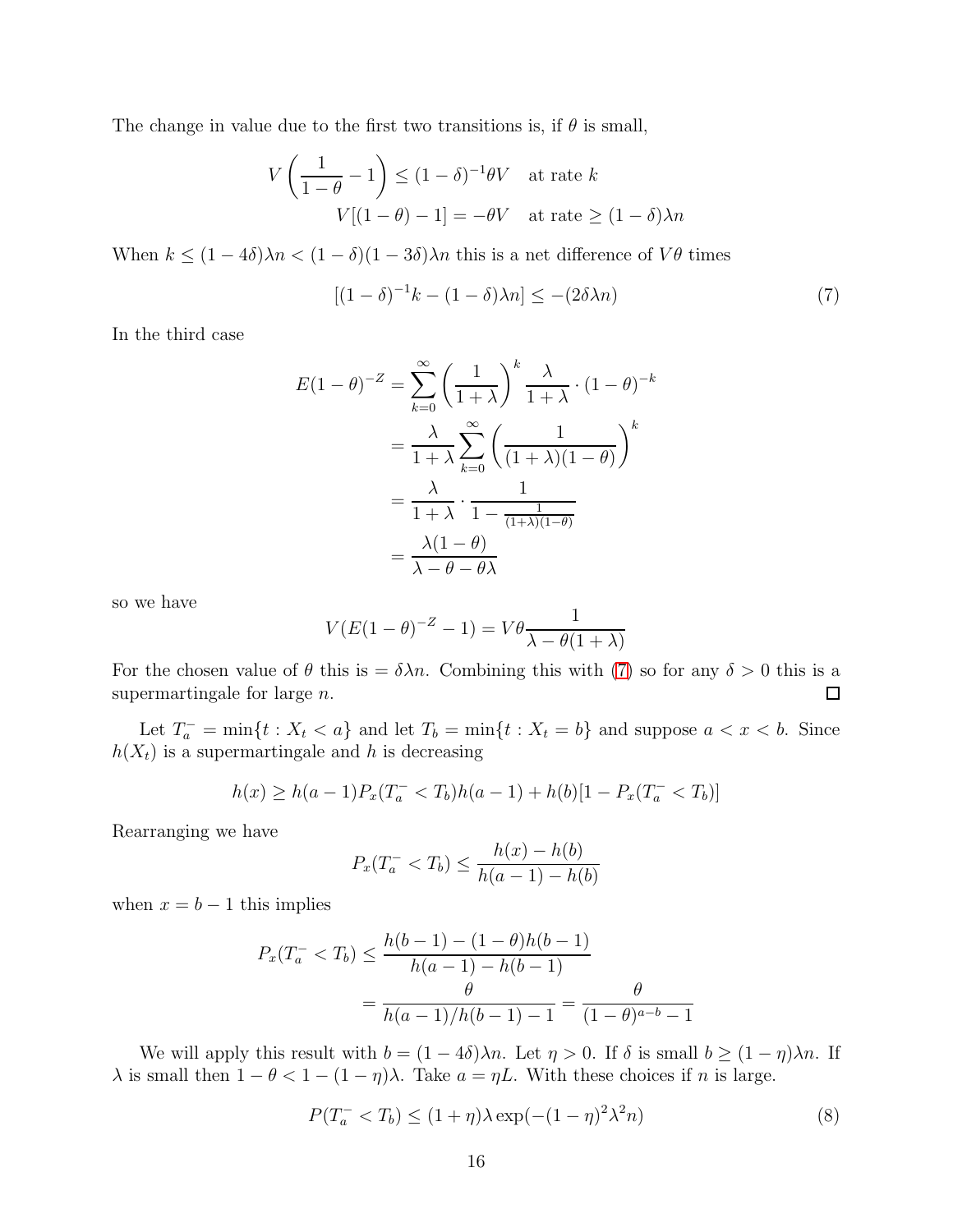If we replace  $(1 - \eta)^2$  by  $1 - 2\eta$  the bound still holds. Let

 $G_L = \{X_t \text{ returns } (1/2\lambda)e^{(1-3\eta)\lambda^2 n} \text{ times to } L \text{ before going } < \eta L\}.$ 

It follows from [\(8\)](#page-15-1) that

 $P(G_L) \geq 1 - e^{-\eta \lambda^2 n}$ 

In order to return to L we have to jump from  $L - 1$  to L, a time that dominates an exponential random variable with parameter  $\lambda n/2$  so the law of large numbers tells us that the total amount of time before  $X_t < \eta L$  is

$$
\geq \frac{1}{\lambda^2 n} e^{(1-\eta)\lambda^2 n} \tag{9}
$$

with high probability (i.e., with a probability that tends to 1 as  $n \to \infty$ ).

To prepare for the proof in the next section we will do the next few computations in general. If  $\lambda = \sqrt{(c + \epsilon)(\log n)/n}$  then this is

$$
\geq \frac{1}{2((c+\epsilon)\log n} n^{(c+\epsilon)(1-\eta_2)} \geq n^c
$$

for large n if  $\eta$  is small. Putting it all together, if we denote the state of the star by  $(\ell, m)$ where  $\ell$  is the number of infected leaves

<span id="page-16-0"></span>**Lemma 7.** Let  $L = (1 - 4\delta)\lambda n$ . and let  $N_t$  be the number of infected leaves at time t. If  $\delta$ and  $\eta$  are chosen small enough then as  $n \to \infty$ 

$$
P_{L,0}\left(\min_{t\leq n^{c}}N_{t}\geq \eta L\right)\to 1
$$

Push. Suppose that the good event in Lemma [7](#page-16-0) occurs. Up to time n there are always at least  $\eta L$  infected leaves. At the time we start to try to push the infection the center may not be occupied but the probability it does not become occupied by time 1 is  $\leq e^{-\eta L}$ . With the center infected, the probability of passing the infection to the next degree  $n$  vertex to the right is

$$
\ge (e^{-1}(1 - e^{-\lambda}))^{2} \ge (\lambda/e)^{2} \ge \frac{C_{1} \log n}{n} \text{ where } C_{1} = (1 + \epsilon)e^{-2}
$$

Here we assume that each infection takes time  $\leq 1$ . The lower bound comes from the fact that the pushing vertex has to survive for time 1,  $e^{-1}$  and infect its neighbor by time 1. When  $c = 1$  we have  $n/6$  chances to do this before time  $n/2$  so the probability all fail is

<span id="page-16-1"></span>
$$
\leq \left(1 - \frac{C_1 \log n}{n}\right)^{n/6} \leq \exp(-(C_1/6) \log n) \to 0. \tag{10}
$$

**Ignite.** Now that we have the central vertex of the degree  $n$  star infected, we need to increase the number of infected leaves to L by time  $n^2/2$ .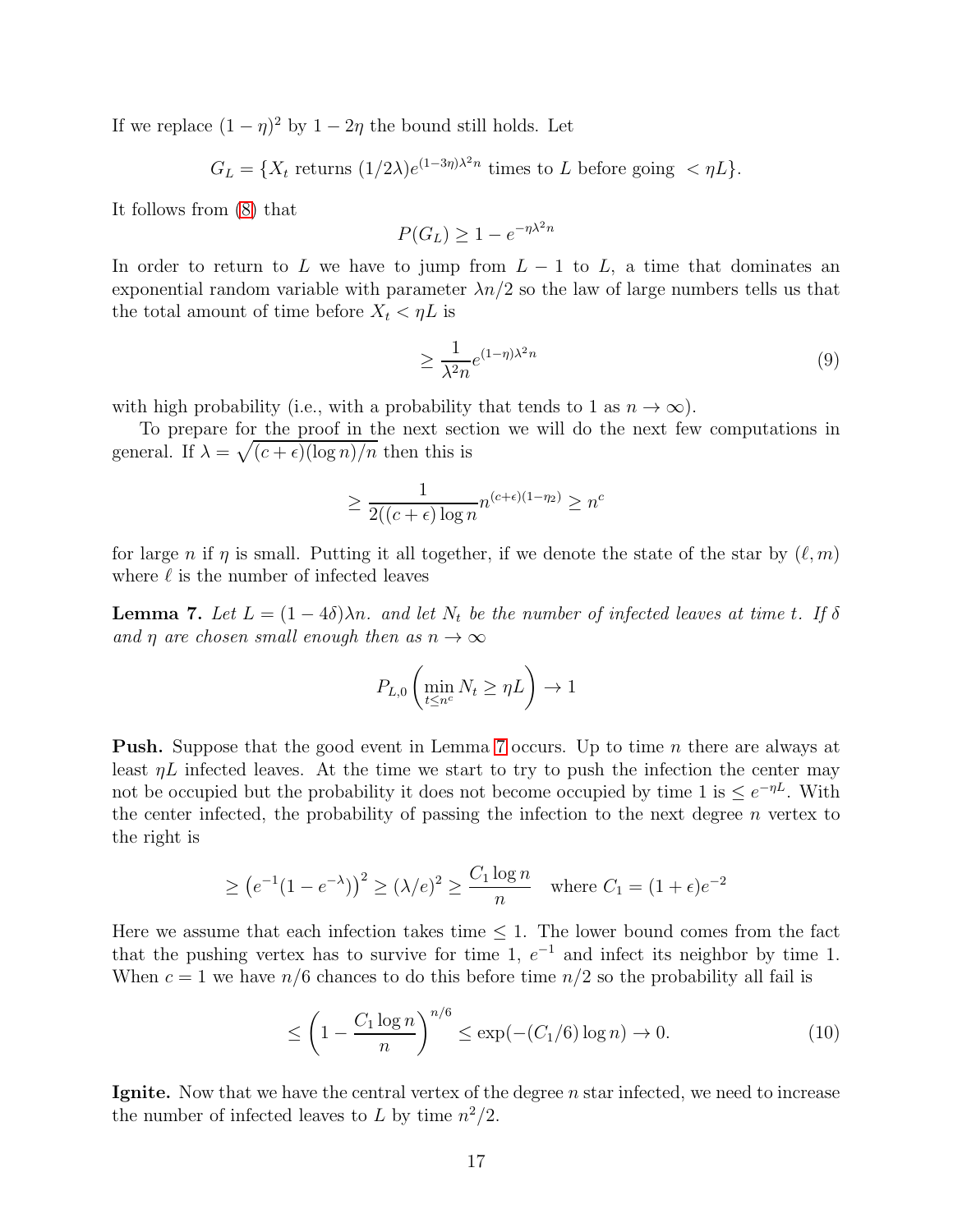<span id="page-17-0"></span>**Lemma 8.** Let  $T_{0,0}$  be the first time the star is healthy. If  $K = \lambda n / \sqrt{\log n}$ , then for large k

$$
(i) P_{0,1}(T_K > T_{0,0}) \le 3/\sqrt{\log n},
$$
  
\n
$$
(ii) P_{K,1}(T_{0,0} < T_L) \le 2 \exp(-C\sqrt{\log n})
$$
  
\n
$$
(iii) E_{0,1} \min\{T_{0,0}, T_L\} \le 1
$$

*Proof.* Let  $p_0(t)$  be the probability a leaf is infected at time t when there are no infected leaves at time 0 and the central vertex has been infected for all  $s \leq t$ .  $p_0(0) = 0$  and

$$
\frac{dp_0(t)}{dt} = -p_0(t) + \lambda(1 - p_0(t)) = \lambda - (\lambda + 1)p_0(t)
$$

Solving gives

$$
p_0(t) = \frac{\lambda}{\lambda + 1} (1 - e^{-(\lambda + 1)t})
$$

As  $t \to 0$ 

$$
\frac{1 - e^{-(\lambda + 1)t}}{(\lambda + 1)t} \to 1
$$

so if t is small  $p_0(t) \geq \lambda t/2$ 

Taking  $t = 2/\sqrt{\log n}$  it follows that if  $B = Binomial(n, \lambda/\sqrt{\log n})$ 

$$
P_{0,1}(T_K < T_{0,0}) \ge P(B > K) \exp(-2/\sqrt{\log n})
$$

The second factor is the probability that the center stays infected until time  $1/\sqrt{\log n}$ , and

$$
\exp(-2/\sqrt{\log n}) \ge 1 - 2/\sqrt{\log n}.
$$

B has mean  $\lambda n/\sqrt{\log n}$  and variance  $\leq \lambda n/\sqrt{\log n}$  so Chebyshev's inequality implies

$$
P(B < \lambda n/(2\sqrt{\log n})) \le \frac{\lambda n/\sqrt{\log n}}{(\lambda n/(2\sqrt{\log n}))^2} \le \frac{4\sqrt{\log n}}{\lambda n} \le n^{-1/2}
$$

For (ii) we use the supermartingale from Lemma [6.](#page-14-0) If  $q = P_{K,1}(T_{0,0} < T_L)$  then we have

$$
q \le (1 - \lambda/3)^{\lambda n/\sqrt{\log n}} \le \exp(-\lambda^2 n/3\sqrt{\log n}) = \exp(-C\sqrt{\log n})
$$

To bound the time we note that  $EZ = (\lambda + 1)/\lambda - 1 = 1/\lambda$  so

$$
\mu = \lambda n/2 - 1/\lambda
$$

gives a lower bound on the drift  $X_t - \mu t$  is a submartingale before time  $V_L = T_{0,0} \wedge T_L$ . Stopping this submartingale at the bounded stopping time  $V_L \wedge s$ 

$$
EX(V_L \wedge s) - \mu E(V_L \wedge s) \ge EX_0 = 0.
$$

Since  $EX(V_L \wedge s) \leq L$ , it follows that

$$
E(V_L \wedge s) \le L/\mu
$$

 $\Box$ 

Letting  $s \to \infty$  we have  $EV_L \le L/\mu \le 1$  since  $L = \lambda n/4$  and  $1/\lambda \le \lambda n/2$ .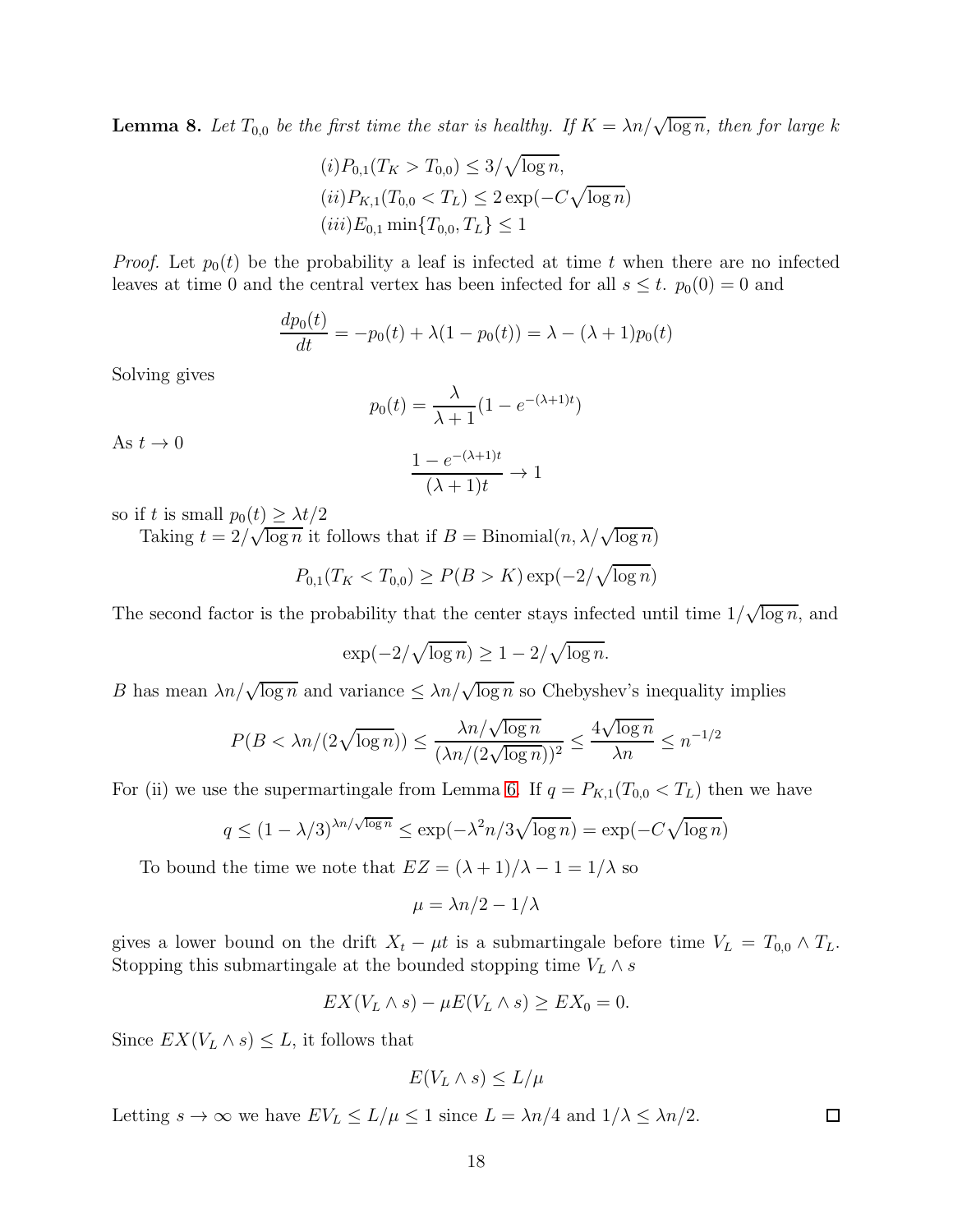Comparison with oriented percolation. We choose a bi-infinite path through the tree and look at the vertices of degree  $n$  (which we call stars) along the path. Pick some star on the path and number it 0. We label the stars on the path by Z. Let  $\mathcal{L} = \{(k, \ell) \in Z^2 : Z^2 \}$  $k+\ell$  is even}. We say that  $(k,\ell) \in \mathcal{L}$  is wet if the kth star has  $\eta L$  infected leaves at time  $\ell n$ .

If this holds then Lemma [8](#page-17-0) implies that by time  $ln + n/4$  the number of infected leaves will have reached L. Lemma [7](#page-16-0) then implies that with high probability the number of infected leaves will remain  $\geq \eta L$  until time  $(\ell + 1)n$ . The estimate in [\(10\)](#page-16-1) implies that before time  $ln + 3n/4$  the centers of the stars at  $k - 1$  and  $k + 1$  will become infected. Using Lemma [8](#page-17-0) again we see that with high probability  $(k-1, \ell+1)$  and  $(k+1, \ell+1)$  will both be wet. Call this event  $G_{k,\ell}$ . The events  $G_{k,\ell}$  and  $G_{k+2,\ell}$  are dependent but  $G_{k,\ell}$  is independent of  $G_{K+4,\ell}$ and of  $G_{k',\ell'}$  when  $\ell' \neq \ell$ .

In the terminology of [\[2\]](#page-25-0) the percolation process is 1-dependent. Using Theorem 4.1 from that source, we conclude that there is positive probability that the process survives. To prove that it survives locally we note that if  $\eta_n^0$  and  $\eta_n^1$  are oriented percolation starting with  $\{0\}$ and all sites occupied respectively and we let  $r_n = \max\{x : x \in \eta_n^0\}$  and  $\ell_n = \min\{x : x \in \eta_n^0\}$ then on  $\eta_n^0 \neq \emptyset$ 

$$
\eta_n^0 = \eta_n^1 \cap [\ell_n, r_n]
$$

Theorem 4.2 in [\[2\]](#page-25-0) implies that if the block event has probability close enough to 1 then

$$
\liminf_{n \to \infty} P(0 \in \eta_{2n}^1) \ge 19/20.
$$

### 5.3 Closing the gap

To bring the upper bound down to

$$
\sqrt{(1/2+\epsilon)(\log n)/n}
$$

we need to take advantage of all of the stars, not just those on the path. When  $c > 1/2$ Lemma [8](#page-17-0) implies that if we have  $\geq \eta L$  infected leaves at time 0 then with high probability we have at least L by time  $n^{c}/4$ . Lemma [7](#page-16-0) then implies that with high probability by time  $n^{c}/4$  and hence the number of infected leaves is always  $\geq \eta L$  during  $[n^{c}/4, 3n^{c}/4]$ .

#### Step 1. Pushing the infection out to distance 2m.

The first step in pushing to adjacent stars is for the leaves to infect the center within time one. When the number of infected leaves is always  $\geq \eta L$ , the probability that this will take longer than one unit of time is  $\leq \exp(-\eta L)$ . Using large deviations results for the Poisson process, the probability there are more than  $2\eta_1 Ln^c$  arrivals in a rate  $\eta_1 L$  Poisson process run for time  $n^c/2$  is  $\leq \exp(-\gamma Ln^c)$  so if we let  $G_1 = \{$  there is no interval of length  $\geq 1$  between reinfections of the root }, then  $P(G_1) \to 1$  as  $n \to \infty$ .

The probability all attempts in a time interval of length  $n^c/2$  fail to push the infection to a neighbor is

$$
\left(1 - \frac{C \log n}{n}\right)^{n^c/6} \le \exp(-Cn^{c-1} \log n)
$$

so the probability of at least one success is

<span id="page-18-0"></span>
$$
\geq 1 - \exp(-Cn^{c-1}) \sim Cn^{c-1}
$$
\n(11)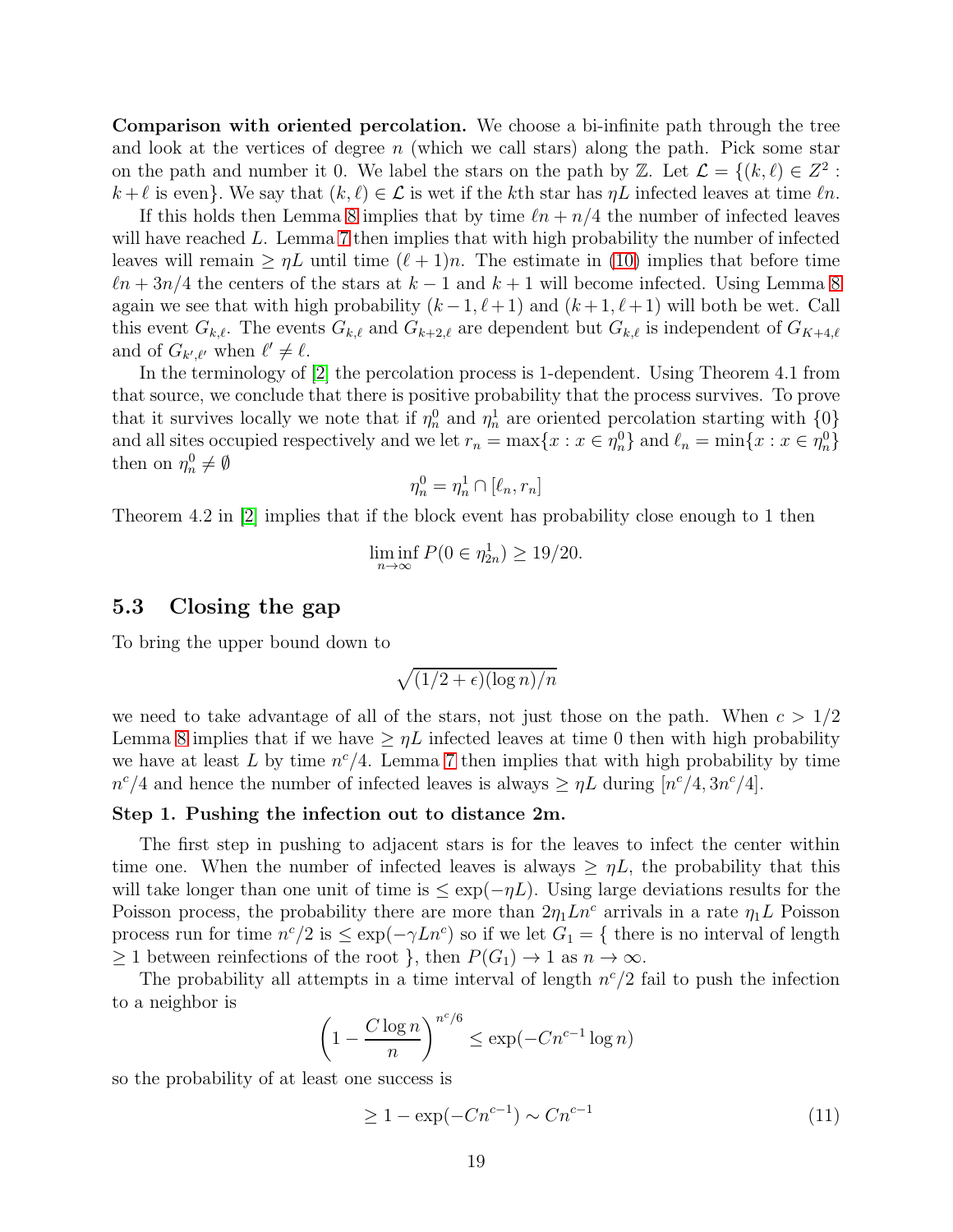as  $n \to \infty$ .

Once we push the infection to a new star, it has to survive there. Lemma [8](#page-17-0) implies that this probability tends to 1 as  $n \to \infty$ . In studying the process on the path we could compare with 1-dependent oriented percolation. We do not have that option when we are working on the full tree so we compare with bond-site percolation. The survival of an infection at a site and the lack of gaps of size 1 in which the center is not infected are the site events. If we condition that the event  $G_1$  occurs at a vertex then the pushing events for different neighbors are independent, so we can compare with an independent bond-site percolation process. We select one star to call the root. In the first phase of the construction we only allow the infection to be passed to other stars that are children of the current vertex and are at distance 2. We say that a star at distance  $2m$  that is a descendant of the root is wet if it has  $\geq \eta L$  infected leaves at time  $mn^c$ . If the event  $G_1$  occurs at a vertex, the number of neighboring stars that become infected is  $\geq$  binomial $(n, n^{c-1})$ , which has mean is  $n^c$  and the variance is  $\leq n^c$ . Let  $Z_m$  be the number of wet stars at distance  $2m$  at time  $mn^c$ , then  $EZ_n = n^c$ .

#### Step 2. Bringing the infection back to the root.

Each star at distance 2m from the root has a unique path back to the root. By  $(11)$  the probability for pushing the infection at each step is  $\geq n^{c-1}$  so the mean number of infection paths  $N_m$  that go out a distance  $2m$  and lead back to the origin is

$$
EN_m \ge n^{(2c-1)m}.
$$

The different infection paths back to the root are not independent. The number of paths from distance  $2m$  back to the root that agree in the last k steps is

$$
\sim n^k (n^{m-k})^2.
$$

The probability that all the edges in the combined path are successful pushes is

$$
n^{2(c-1)[k+2(m-k)]}.
$$

Here and in the next step we are assuming that the probability of a successful push is exactly  $n^{c-1}$  The expected number of successful pairs of paths outward to distance 2m that agree in the first  $k$  steps is

$$
\sim n^{(2c-1)[k+2(m-k)]}.
$$

Thus the second moment of the number of successful paths out and back is

$$
EN_m^2 \le \sum_{k=0}^m n^{(2c-1)[k+2(m-k)]}
$$
  
 
$$
\le n^{(2c-1)2m} \left(1 + \sum_{\ell=1}^m n^{-(2c-1)\ell}\right).
$$

This implies that  $(EN_m)^2/E(N_m^2) \to 1$ . The Cauchy-Schwarz inequality implies that

$$
E\left(N_m 1_{\{N_m > 0\}}\right)^2 \le E(N_m^2) P(N_m > 0).
$$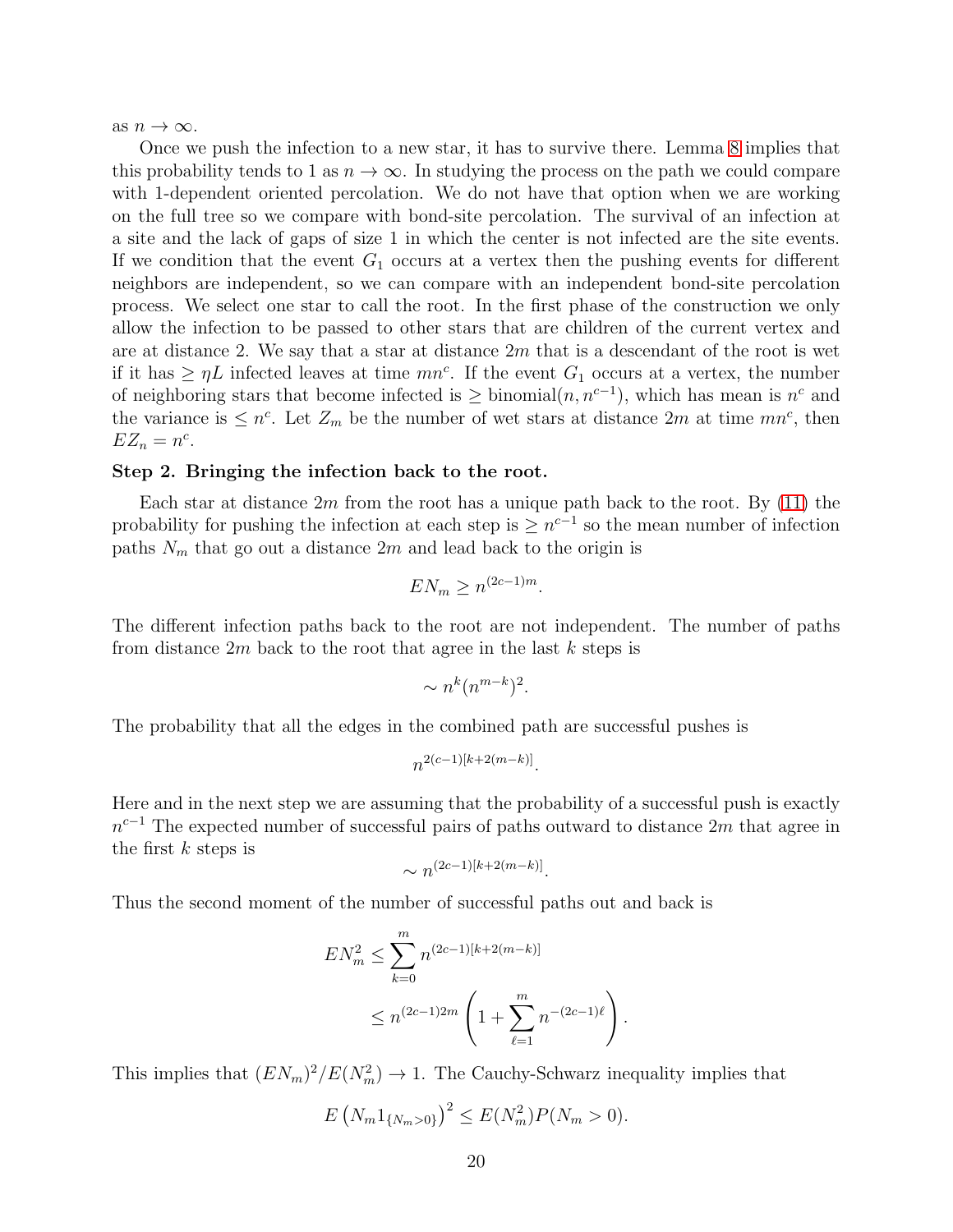Rearranging we conclude that

$$
P(N_m > 0) \ge (EN_m)^2 / E(N_m^2) \to 1.
$$

Since  $m$  is arbitrary we have that the infection returns to the root at arbitrarily large times so we have established out lower bound on  $\lambda_2$ .

### 5.4 Extension to period k+1

In this section we prove Theorem [7.](#page-4-0) As for the  $(1, n)$  tree there are two things that must be proved.

Upper bound on  $\lambda_c$ . The structure of the proof is almost the same as the period 2 case, so we content ourselves to compute the constant. Suppose that the probability of pushing the infection across an edge is  $n^{-a}$ . The number of infections we will generate per step as we work our way away from the root is  $n^{b+1}n^{-a}$  and as we work our way back in is  $n^{-a}$ . Thus to guarantee a lineage returning to the root at the end of the cycle we need  $b + 1 - 2a > 0$ or

<span id="page-20-0"></span>
$$
a < \frac{b+1}{2}.\tag{12}
$$

If  $\lambda = \sqrt{(c + \epsilon)(\log n)/n}$  then the expected number of times we will push the infection to a neighboring star is

$$
\frac{\lambda^{k+1}}{\lambda^2 n} \exp(\lambda^2 n) \ge n^{-1 - (k-1)/2 + c} = n^{-a},
$$

so we want  $c = (k+1)/2 - a$  or using [\(12\)](#page-20-0) this is

$$
c \ge \frac{k+1}{2} - \frac{b+1}{2},
$$

the constant given in the theorem.

#### Lower bound on  $\lambda_c$ .

To prove the lower bound on the critical value, we follow the approach in the proof of Theorem [5.](#page-13-0) Let x be an infected star. We need to give an upper bound on the number of neighboring stars  $y$  infected before it dies out. As before when  $y$  is infected we freeze the particle and it will be a descendant in the branching random walk that we use to upper bound the contact process on the stars in the graph. To estimate the number of times  $y$  gets infected we work backwards from  $y$  using a dual branching random walk. Paths are allowed only if the first step away from y moves closer to x. The path is terminated when it achieves its goal of reaching x. If they reach x while it is occupied, such paths will produce a particle at y

The shortest infection path from y to x has length  $k+1$ . By Lemma [3,](#page-6-1) a path of length  $\ell$ corresponds to  $\lambda^{\ell}$  infection trails. If a path has length  $k + 1 + 2m$  then  $m + k + 1$  steps must go towards x and m away. There is only one way to go towards x but  $\leq A = \max_{1 \leq i \leq k} a_i$ ways to go away. If we encode a path as a sequence of  $-$  for closer to x and  $+$  for further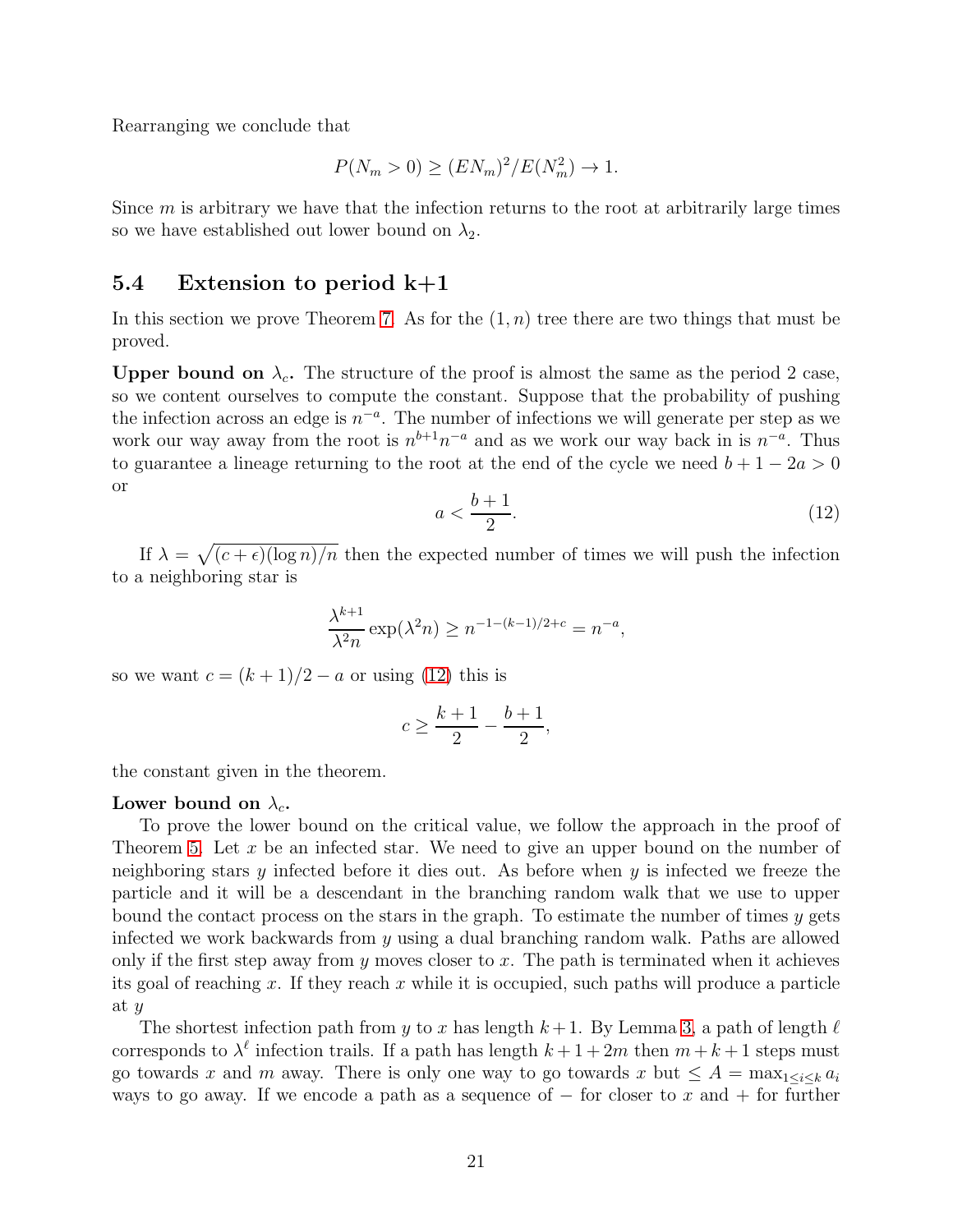away then the number of strings of  $m + k + 1$  minuses and m pluses is  $\binom{2m+k+1}{m}$  $\binom{+k+1}{m} \leq 2^{2m+k+1}.$ Thus the expected number of particles that start at  $y$  and successfully make it to  $x$  is

$$
\leq \sum_{m=0}^{\infty} 2^{2m+k+1} A^m \lambda^{2m+k+1}
$$
  

$$
\leq 2^{k+1} \lambda^{k+1} \sum_{m=0}^{\infty} (2A\lambda^2)^m \leq \frac{2^{k+1} \lambda^k}{1 - 2n^{-\epsilon} \log n}
$$

since  $A \leq n^{1-\epsilon}$  and  $\lambda = \sqrt{c(\log n)/n}$ . This gives an upper bound of  $C\lambda^{k+1}$  of pushing the infection a distance  $k + 1$ .

Given this estimate the proof of the lower bound can be completed as before. Since the conclusion is different we redo the proof. Let  $B_{x,y}$  be the total number of infections reaching site y for the contact process on the star  $S_x$ . If  $\lambda = \sqrt{c(\log n)/n}$  then by Lemma [4,](#page-11-0)

$$
EB_{x,y} \leq \lambda^{k+1} e^{(1+\epsilon)\lambda^2 n} = \lambda^{k+1} n^{(1+\epsilon)c}.
$$

Let  $N = n^{1+b}$ . Starting from the origin, there are

$$
\leq \binom{2m}{m} N^m \cdot 1^m \leq 2^{2m} N^m
$$

paths of length  $2m$  that returns to it. So in expectation we have

$$
\leq 2^{2m} N^m (\lambda^{k+1} n^{(1+\epsilon)c})^{2m} \leq (2\lambda^{k+1} n^{(1+b)/2} n^{(1+\epsilon)c})^{2m}
$$

particles returning to the origin. Let

$$
c_0 = \frac{k+1}{2} - \frac{b+1}{2}
$$

When  $c < c_0(1 - \epsilon)$ , the sum is finite, so the expected number of infections that return to the origin is finite, which means the process does not survive locally.

## <span id="page-21-0"></span>6 Proofs for period three trees

### **6.1** Bound on  $\lambda_q$ .

As stated in the introduction,

$$
\lambda_g = 1/\text{ max eigenvalue of } \begin{pmatrix} 0 & a & 1 \\ 1 & 0 & b \\ c & 1 & 0 \end{pmatrix}
$$

Expanding about the first row

$$
\det \begin{pmatrix} -x & a & 1 \\ 1 & -x & b \\ c & 1 & -x \end{pmatrix} = -x(x^2 - b) - a(-x - bc) + (1 + cx)
$$

$$
= -x^3 + (a + b + c)x + abc + 1
$$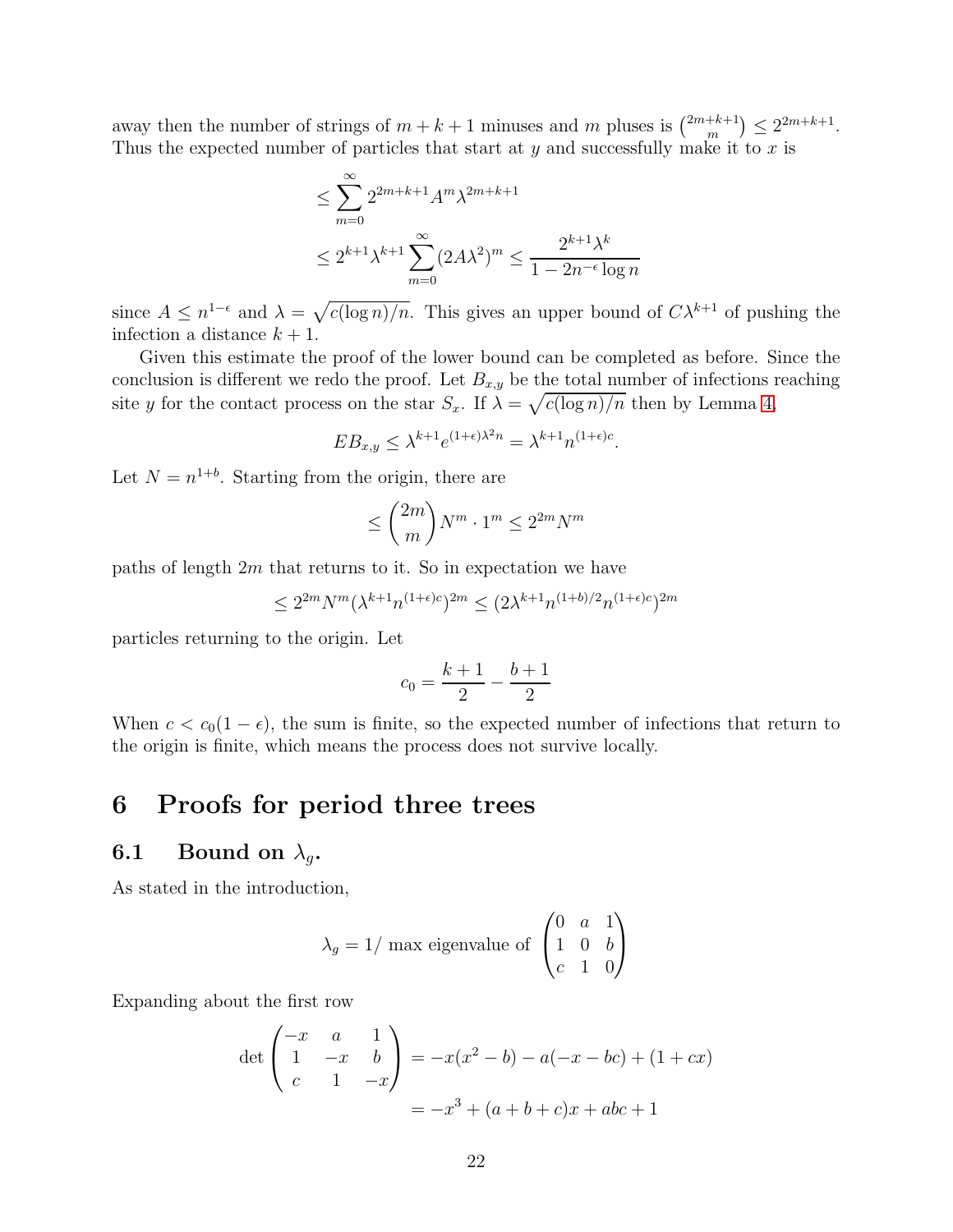To solve  $x^3 - (a + b + c)x - (abc + 1) = 0$  we use Cardano's formula to find a solution of  $x^3 + px + q = 0$ 

$$
\left(-\frac{q}{2} + \sqrt{\frac{q^2}{4} + \frac{p^3}{27}}\right)^{1/3} + \left(-\frac{q}{2} + \sqrt{\frac{q^2}{4} - \frac{p^3}{27}}\right)^{1/3}
$$

Plugging in  $p = -(a + b + c)$  and  $q = -(abc + 1)$  this becomes

$$
\left(\frac{abc+1}{2} + \sqrt{\frac{(abc+1)^2}{4} - \frac{(a+b+c)^3}{27}}\right)^{1/3} + \left(\frac{abc+1}{2} - \sqrt{\frac{(abc+1)^2}{4} - \frac{(a+b+c)^3}{27}}\right)^{1/3}
$$

which is not very informative.

To complete the proof we have to address the question: How do we know that the one root produced by Cardano's formula is the right answer? The discriminant of a cubic equation  $ax^{3} + bx^{2} + cx + d = 0$  is

<span id="page-22-2"></span>
$$
\Delta = 18abcd - 4b^3d + b^2c^2 - 4ac^3 - 27a^2d^2 \tag{13}
$$

When  $\Delta > 0$  there are three real roots, when  $\Delta = 0$  a double root, and when  $\Delta < 0$  two complex roots. When  $a = 1$  and  $b = 0$  this becomes

$$
-4c^3 - 27d^2 = 4(a+b+c)^3 - 27(abc)^2
$$

When  $a = 2$ ,  $b = 3$ ,  $c = 4$ , this is  $4(9^3) - 27 \cdot 24^2 < 0$  but this does not always hold. When  $a = b = 1$  and  $c = n$  this is  $4(n+2)^3 - 27n^2$  which is positive for  $n \ge 2$ . Our formula is certainly is the right answer when the the other two roots are complex. Since the largest eigenvalue is unique, it follows that this gives the maximum eigenvalue for all  $a, b, c$ .

### 6.2 Bound on  $\lambda_{\ell}$

Based on the proof of Theorem [4](#page-2-1) we want to solve

$$
ag(b) + 1/g(a) = 1/\lambda
$$
  
\n
$$
bg(c) + 1/g(b) = 1/\lambda
$$
  
\n
$$
cg(a) + 1/g(c) = 1/\lambda
$$

Rearranging gives

$$
g(a) = \frac{-1}{ag(b) - 1/\lambda} \tag{14}
$$

<span id="page-22-0"></span>
$$
g(b) = \frac{-1}{bg(c) - 1/\lambda} \tag{15}
$$

<span id="page-22-1"></span>
$$
g(c) = \frac{-1}{cg(a) - 1/\lambda} \tag{16}
$$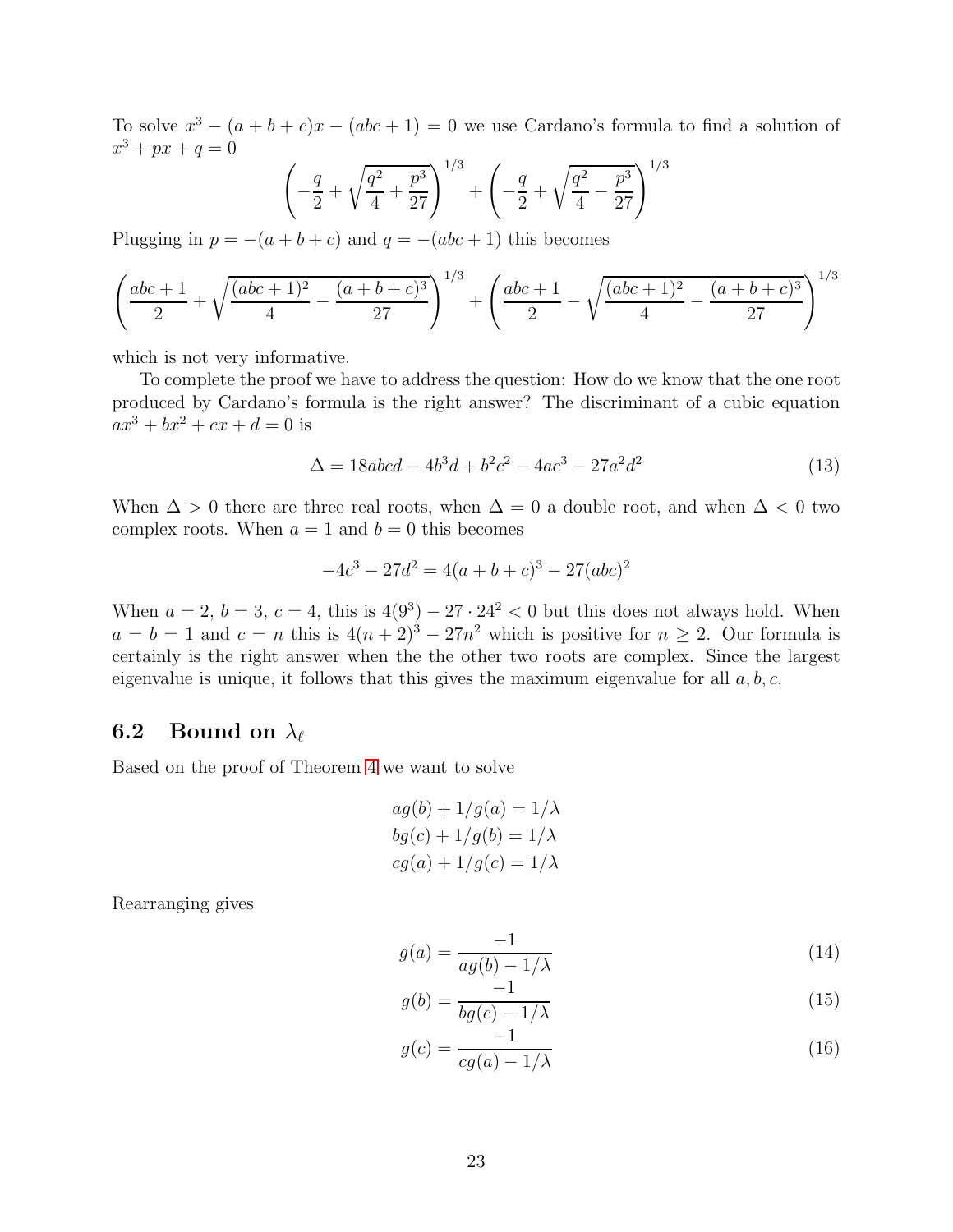Inserting [\(15\)](#page-22-0) into [\(17\)](#page-23-0)

$$
g(a) = \frac{-1}{\frac{-a}{bg(c)-1/\lambda} - 1/\lambda}
$$

$$
-\frac{ag(a)}{bg(c)-1/\lambda} - g(a)/\lambda = -1
$$

$$
-ag(a) - \left(\frac{g(a)}{\lambda} - 1\right) \left(bg(c) - \frac{1}{\lambda}\right) = 0
$$

Now using [\(16\)](#page-22-1)

$$
- ag(a) - \left(\frac{g(a)}{\lambda} - 1\right) \left(\frac{-b}{cg(a) - 1/\lambda}\right) + \frac{1}{\lambda} \left(\frac{g(a)}{\lambda} - 1\right) = 0
$$
  
- ag(a)(cg(a) - 1/\lambda) + \left(\frac{g(a)}{\lambda} - 1\right)b + \frac{1}{\lambda} \left(\frac{g(a)}{\lambda} - 1\right)(cg(a) - 1/\lambda) = 0

Collecting terms

$$
0 = -acg(a)^2 + \frac{(a+b)}{\lambda}g(a) - b
$$
  
+ 
$$
\frac{c}{\lambda^2}g(a)^2 - \left(\frac{c}{\lambda} + \frac{1}{\lambda^3}\right)g(a) + \frac{1}{\lambda^2}
$$
  
= 
$$
\alpha g(a)^2 + \beta g(a) + \gamma
$$

where

<span id="page-23-0"></span>
$$
\alpha = -ac + \frac{c}{\lambda^2} \qquad \beta = \frac{a+b-c}{\lambda} - \frac{1}{\lambda^3} \qquad \gamma = -b + \frac{1}{\lambda^2} \tag{17}
$$

Let  $d = a + b - c$ . There is a solution if

$$
0 \le \beta^2 - 4\alpha\gamma = \frac{d^2}{\lambda^2} - 2\frac{d}{\lambda^4} + \frac{1}{\lambda^6} - 4\left(abc - \frac{bc + ac}{\lambda^2} + \frac{c}{\lambda^4}\right)
$$

A little algebra shows

$$
d^2 = a^2 + b^2 + c^2 - 2ac - 2bc + 2ab
$$
 so we have 
$$
d^2 + 4ac + 4bc = (a + b + c)^2
$$

and  $-2d - 4c = -2(a + b + c)$  so

$$
0 \le -4abc + \frac{(a+b+c)^2}{\lambda^2} - \frac{2(a+b+c)}{\lambda^4} + \frac{1}{\lambda^6}
$$

Changing variables

$$
D(x) \equiv x^3 - 2(a+b+c)x^2 + (a+b+c)^2x - 4abc
$$

**Lemma 9.** The cubic equation  $D(x) = 0$  has three real roots.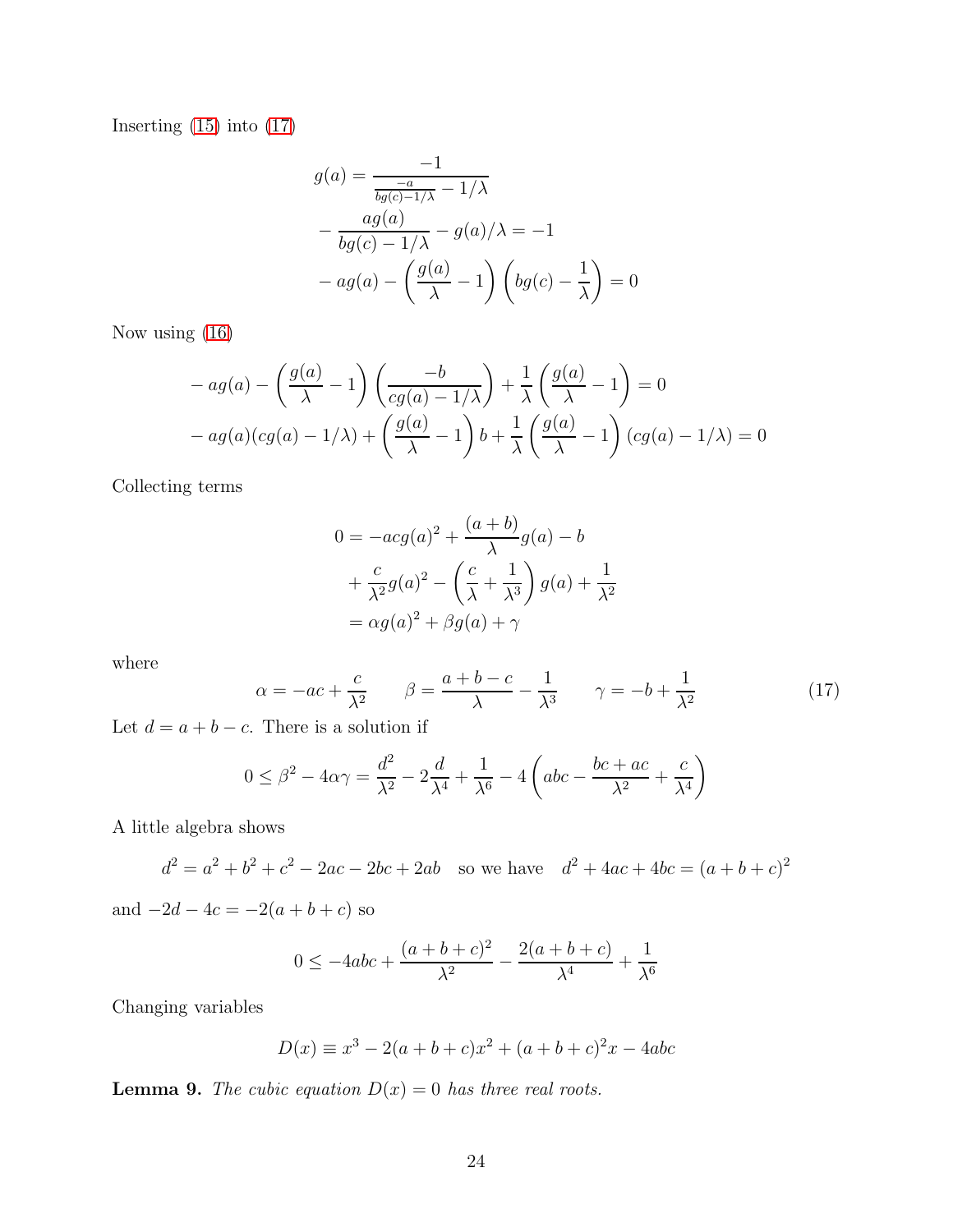*Proof.* The cubic discriminant of  $D$ ,  $\Delta$  defined in [\(13\)](#page-22-2), is equal to

$$
\Delta = 18 \cdot 8(a+b+c)^3abc - 4 \cdot 8(a+b+c)^3 \cdot 4abc \n+ 4(a+b+c)^2 \cdot (a+b+c)^4 - 4(a+b+c)^6 - 27 \cdot (4abc)^2 \n= 16abc(a+b+c)^3 - 27(4abc)^2 \n= 16abc(a^3+b^3+c^3+3a^2b+3a^2c+3b^2a+3b^2c+3c^2a+3c^2b-21abc)
$$

The arithmetic-geometric mean inequality implies

<span id="page-24-0"></span>
$$
a^3 + b^3 + c^3 \ge 3abc \tag{18}
$$

The rearrangement inequality says that if  $x_1 \leq x_2 \ldots x_n$  and  $y_1 \leq y_2 \ldots y_n$  then for any permutation  $\sigma$ 

$$
x_ny_1 + \cdots + x_1y_n \le x_{\sigma(1)}y_1 + \cdots + x_{\sigma(n)}y_n \le x_1y_1 + \cdots + x_ny_n
$$

Applying the rearrangement inequality to  $a, b, c$  and  $ab, ac, bc$  gives

$$
3a2b + 3ac2 + 3b2c \ge 9abc
$$
 permutation  $a, c, b$   

$$
3ab2 + 3a2c + 3bc2 \ge 9abc
$$
 permutation  $b, a, c$ 

Using these inequalities with  $(18)$ , which is strict when  $a, b, c$  are not all equal, we have  $\Delta > 0$  which proves the desired conclusion.  $\Box$ 

**Lemma 10.** All three roots  $r_1, r_2, r_3$  are positive.

*Proof.* Since  $D(x) = (x - r_1)(x - r_2)(x - r_3)$ , we have

$$
r_1 + r_2 + r_3 = 2(a + b + c) > 0
$$

$$
r_1r_2 + r_2r_3 + r_1r_3 = (a + b + c)^2 > 0
$$

$$
r_1r_2r_3 = 4abc > 0
$$

The third equation implies that either all of the roots are positive or only one is. To rule out the second case suppose, without loss of generality, that  $r_2, r_3 < 0$ .  $r_1 + r_2 + r_3 > 0$  implies

$$
r_1 > -(r_2 + r_3)
$$

and hence  $r_1(r_2 + r_3) < -(r_2 + r_3)$ . Adding  $r_2r_3$  and using the second inequality we have

$$
0 < r1(r2 + r3) + r2r3 < -(r2 + r3)2 + r2r3 = -r22 - r2r3 - r32 < 0
$$

a contradiction.

Let  $x_0$  be the largest root and note that

$$
D(a+b+c) \equiv -4abc + (a+b+c)^3c - 2(a+b+c)^3 + (a+b+c)^3 = -4abc
$$

so  $x_0 \geq (a + b + c)$ . We want to show that

 $\Box$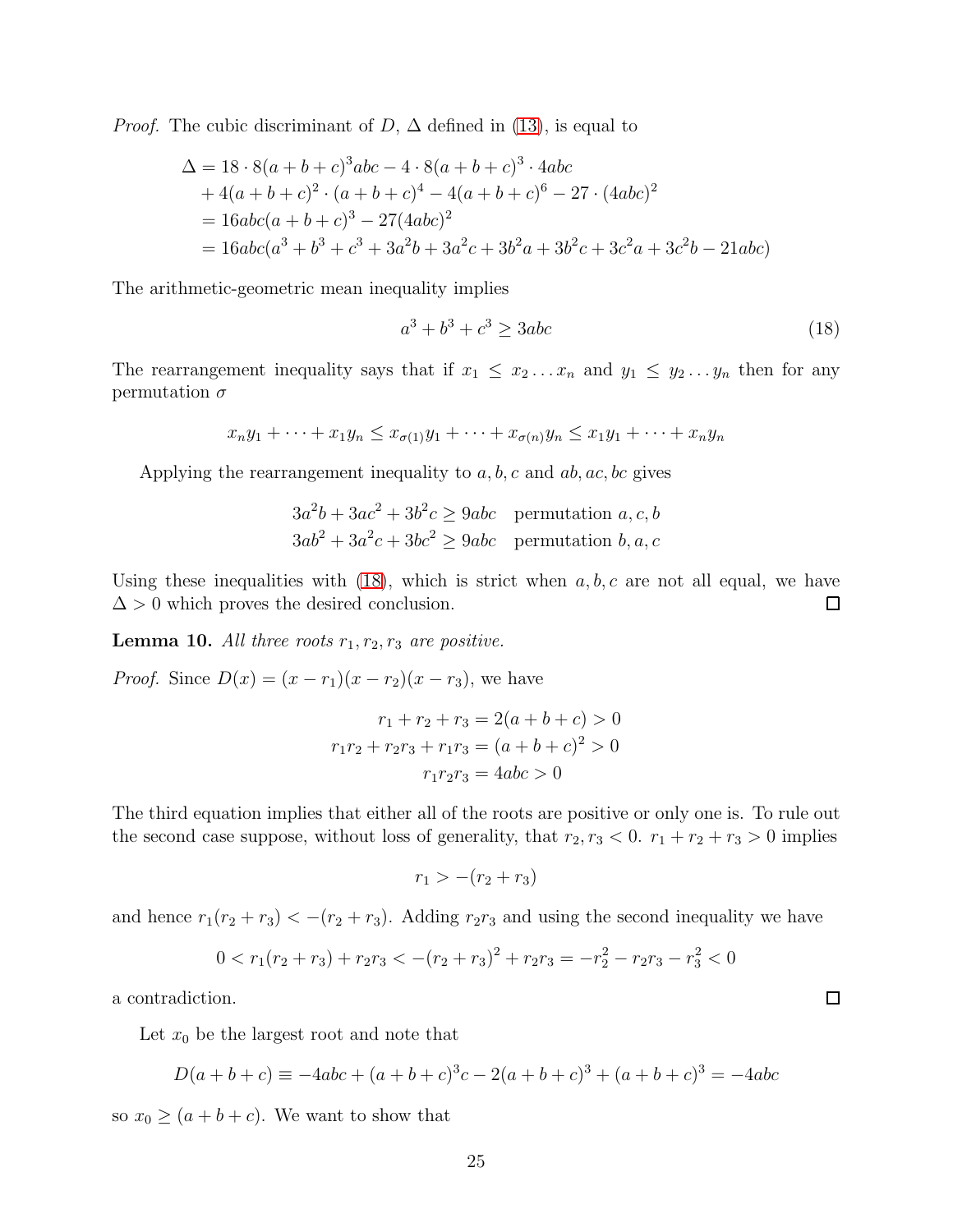**Lemma 11.** If  $x > x_0$  then  $g(a), g(b), g(c) > 0$ .

*Proof.* When a quadratic  $\alpha x^2 + \beta x + \gamma = 0$  has  $\alpha, \gamma > 0$  and  $\beta < 0$  it has two positive roots. Using [\(17\)](#page-23-0) and then symmetry we want

$$
-ac + \frac{c}{\lambda^2} > 0 \quad \frac{a+b-c}{\lambda} - \frac{1}{\lambda^3} < 0 \quad -b + \frac{1}{\lambda^2} > 0
$$
  

$$
-ba + \frac{a}{\lambda^2} > 0 \quad \frac{b+c-a}{\lambda} - \frac{1}{\lambda^3} < 0 \quad -c + \frac{1}{\lambda^2} > 0
$$
  

$$
-cb + \frac{b}{\lambda^2} > 0 \quad \frac{a+c-b}{\lambda} - \frac{1}{\lambda^3} < 0 \quad -a + \frac{1}{\lambda^2} > 0
$$

if  $x > x_0$  then  $1/\lambda^2 = x > a + b + c$  by the computation before the lemma. Using this it is easy to see that all the desired inequalities hold.  $\Box$ 

The next step is to solve the cubic  $D(x) = 0$ . It is probably easiest to do this numerically, which is what we have done in our examples, but for completeness we describe the process to get an exact solution. To apply Cardano's formula we have to eliminate the  $x^2$  term. To do this we let  $x = y + 2\sigma/3$  where we have introduced  $\sigma = a + b + c$  to shorten the formula

$$
x^{3} = y^{3} + 3(2\sigma/3)y^{2} + 3(2\sigma/3)^{2}y + (2\sigma/3)^{3}
$$

$$
-2\sigma x^{2} = -2\sigma y^{2} - 2\sigma \cdot 2(2\sigma/3)y - 2\sigma(2\sigma/3)^{2}
$$

$$
\sigma^{2} x = \sigma^{2} y + \sigma^{2} \cdot (2\sigma/3)
$$

so the new polynomial is

$$
0 = y3 + \sigma2y[4/3 - 8/3 + 1] + \sigma3[8/27 - 8/9 + 2/3] - 4abc
$$
  
=  $y3 - \frac{\sigma2}{3}y + \frac{2\sigma3}{27} - 4abc$ 

This can be used to solve the cubic for y. After that we set  $x = y + 2\sigma/3$ . Again there is the issue of whether Cardano's formula gives the solution we want. Since there are always three real roots this will be true if it holds at one point. However, we have not investigated this question.

## Acknowledgments

The first four authors are undergraduates who were supported by the DOMath program at Duke for eight weeks in the summer of 2018. XH was a graduate student assistant working with the project. RD was partially supported by NSF grant DMS 1505215 from the probability program.

# References

- <span id="page-25-0"></span>[1] Chatterjee, Shirshendu, and Durrett, R. (2009) Contact processes on random graphs with power law degree distributions have critical value 0. Ann. Probab. 37, 2332-2356
- [2] Durrett, R. (1995) Ten Lectures on Particle Systems. Pages 97-201 in St. Flour Lecture Notes. Lecture Notes in Math 1608. (1995). Springer-Verlag, New York